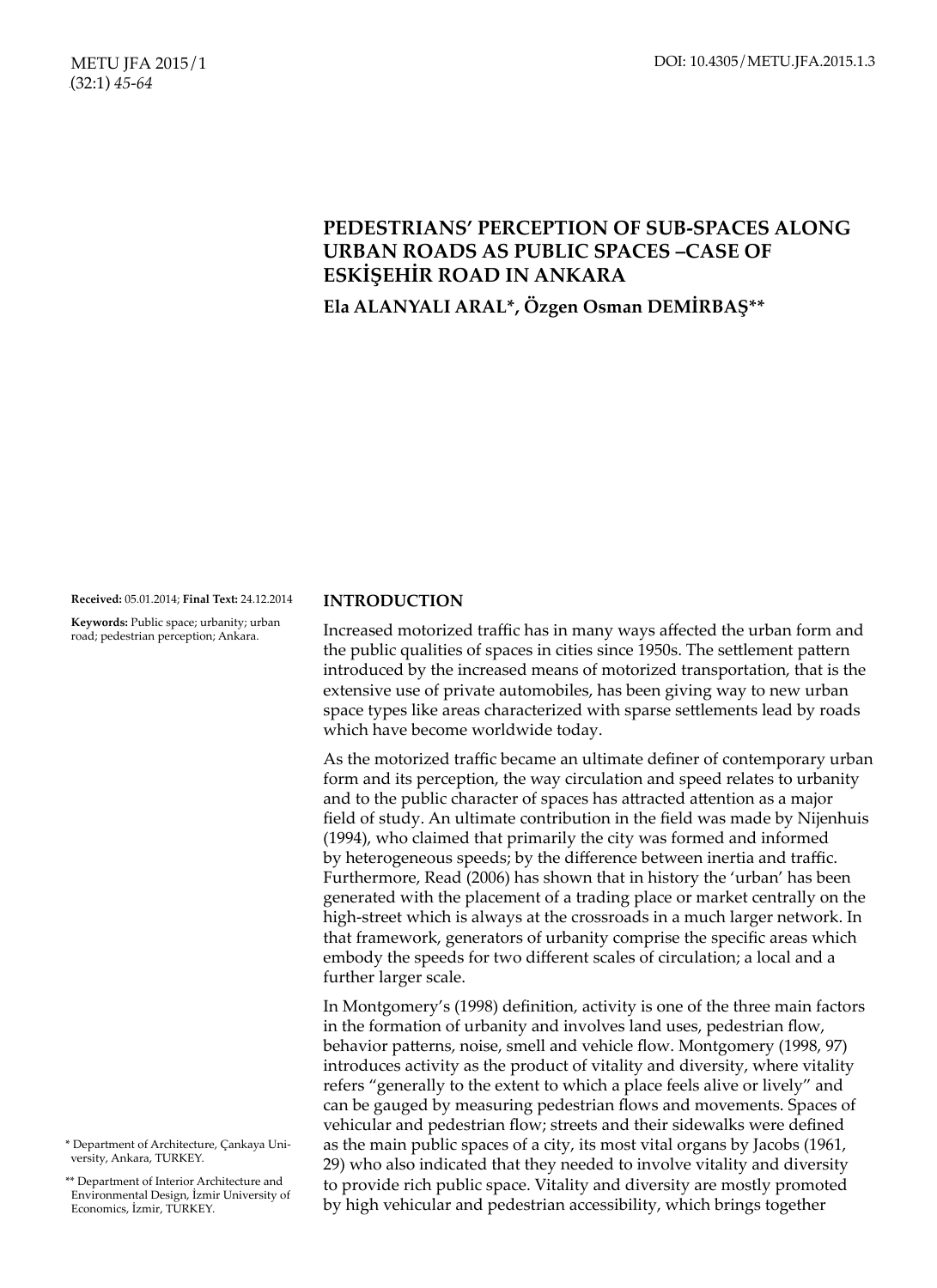**1.** This study was supported by the British Council –Science Partnership Program; with a research fellowship for Ela Alanyalı Aral in the period May 2004-October 2005 (Project Title: "Sub-Spaces Along Urban Motorways: Challenges For The Public Realm In The City").

those from various inner and outer parts of the city. Accordingly, dense pedestrian areas with high accessibility and diverse functionality are potential centers and areas with high urbanity.

Togetherness and co-affection of pedestrian and vehicular circulation in cities; specifically in densely used pedestrian spaces along motorized traffic routes, generate urban public space. The present study concentrates on subspaces along urban roads, as a specific public space type where the effects of high-speed motorized traffic on pedestrians are strongest. The study aims to elaborate the perception of qualities related to the public character of these spaces, and the negative factors introduced by high-speed traffic, and also their co-relation.

After a brief theoretical overview including the definition of roads as urban public spaces and a discussion on the characteristics of sub-spaces along urban roads; the perception of sub-spaces by pedestrians will be described through a two phased study that has been held through a dense road that is Eskişehir road in Ankara (**1**). The first phase is before and the second phase is after a major road expansion on this road, testing pedestrians' perception at its most vivid section which presents public character due to its critical location offering high accessibility. This section has developed rapidly in the past ten years as reflected by the rising buildings and activity types accompanying increased pedestrian flow.

## **LITERATURE REVIEW: PUBLIC CHARACTER OF SUB-SPACES ALONG ROADS**

Based on Arendt's (1958) definition of the public realm as implying an individual or a group that presents his/her/its specific qualities with public observing them from diverse perspectives and aspects; and Lofland's (1998) suggestion that the "public" character of space emerges according to particular conditions like "diversification" and "exchange", the public character of spaces was found to evolve with regards to two main groups of conditions: (a) the capability of spaces to bring together many and diverse users, and (b) the possibility spaces provide for their users to express themselves (Alanyalı Aral, 2009). These two groups of conditions relate both to the physical properties like accessibility and specific form, and to the programmatic properties like diverse functionality and processes of production and use promoting users' participation and self-expression in spaces. Consequently, main circulation arteries in the city, particularly if densely used by pedestrians and embody functional diversity, emerge as highly potential public urban spaces.

## **Roads –Types and Evolution**

Regarding Jacobs' (1969) research on ancient settlements in Anatolia, circulation arteries appear as the definers of first human settlements. Jacobs (1969) claims that the first human hunter-gatherer camps were located at strategic nodes in a sub-continental network of trade in strategic materials. Accordingly Read (2006) emphasizes the fact that a large scaled network of pathways -thus roads, were the prime condition for the establishment of human settlements.

The word road connotes to 'a wide way leading from one place to another, especially one with a specially prepared surface which vehicles can use'(Oxford Dictionaries, n.d.). The idea of urban as an outcome of a greater network giving way to social and economic relations is structured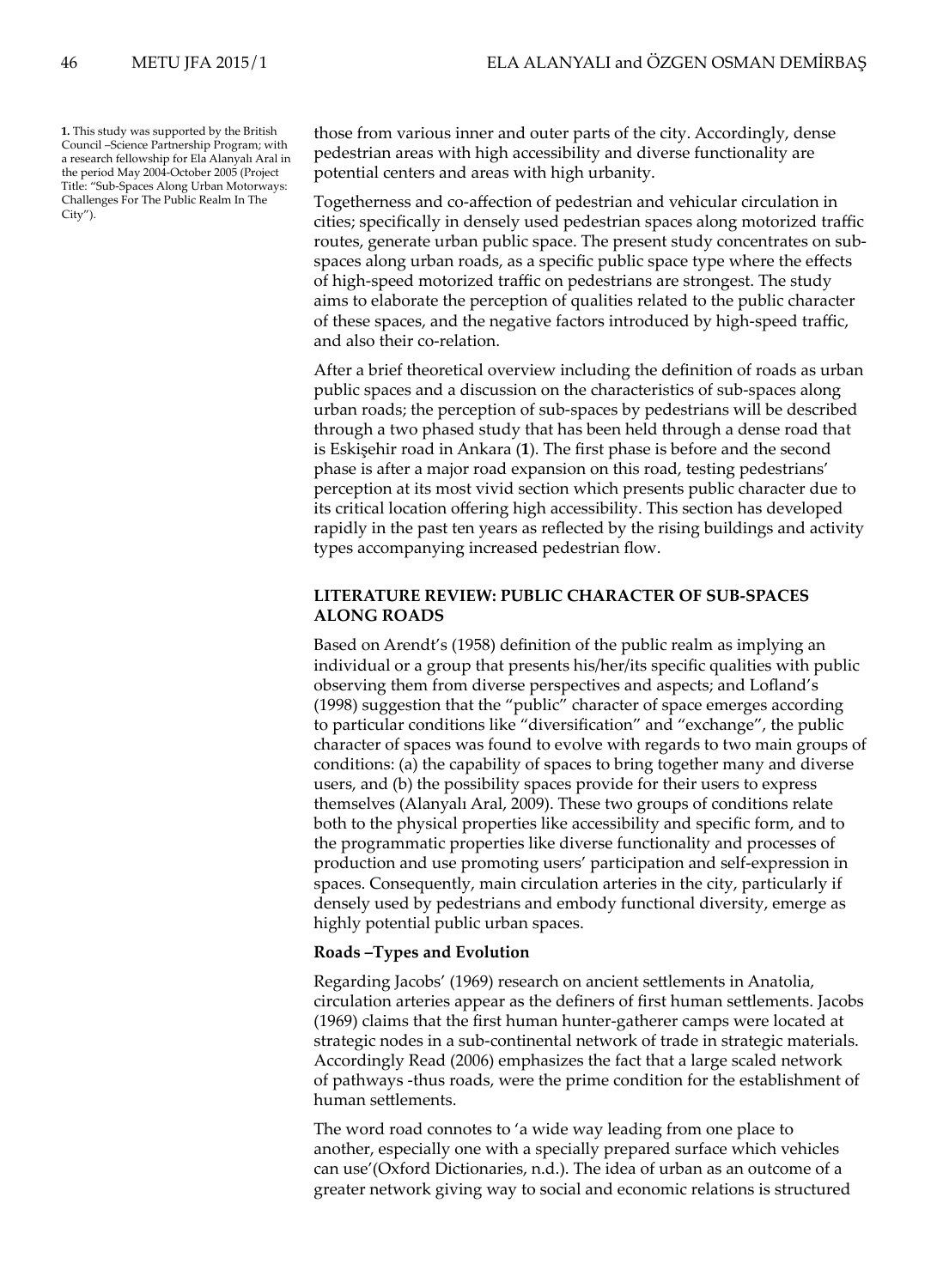upon a centrifugal spatiality which brings about new pathways and a new grid which is local (Read, 2006) and this co-existence of different networks with different speeds brings the diversity of people from different areas and a group that is local. This togetherness engendered face to face contact as a basic condition of urbanity since the first settlements, until the boost in circulation speed was instigated with the increase in private car use in the 20th century.

Street as a public road in a city, town or village, typically with houses and buildings on one or both sides (Oxford Dictionnaries, n.d.) connotes to being located in a settlement area and to the existence of buildings placed on its sides, whereas road serves mainly to the movement of vehicles through and could be existing in or outside a settlement area. Roads have evolved and taken various shapes and properties in history according to their functional and physical qualities. Urban roads served both vehicular and pedestrian circulations in usually an undetermined priority and order until the emergence of the type 'boulevard'.

A boulevard is defined as a wide street in a town or a city, typically one lined with trees (Oxford Dictionaries, n.d.). Particularly boulevards are wide, tree-lined streets with separate spaces for pedestrians, riders and vehicles of different types (Jacobs et al., 2002, 76). As a specific type of street, first boulevards appeared in late 16th century when the ramparts, the wide elevated inner earthworks built for staging heavy weapons behind town walls, were planted with trees and began to be used for limited public recreation after the city walls became obsolete in European cities like Amsterdam and Strasbourg (Jacobs et al., 2002, 74). In 1670, when Louis IV abandoned the walls of Paris and ordered them turned into public pleasure promenades, the definitive character of boulevards as the places for leisure and public encounter was established. Boulevards were principally associated with pleasure but also through-traffic movement until mid-19th century; with Hausmann's reconstruction of Paris in the 1850s they were integrated with cities' street networks and were spread as a popular street type in major cities in Europe and the United States (Jacobs et al. 2002, 77). In early 1900s, new boulevards were usually straight and radial rather than the earlier circular ones, and interestingly their purpose was to open up areas adjacent to the city for new urban development .

Physical form of the boulevard was refined by Hausmann with the addition of paved roadway and raised curbs; and types evolved as: *boulevard street*, the *center-median* boulevard, and the *multiway boulevard* (Jacobs et al., 2002). Boulevards were later designed for new vehicle types added to the traffic like bicycles and automobiles, and served them together with wide pedestrian spaces. Though spread to many cities on the world with sometimes different names like avenues, or parkways; or sometimes named as boulevards only for achieving the sense of grandeur the name implies; boulevards were seen outmoded starting after the World War II especially in the US where traffic engineers began to designate road systems according to functional categorizations mostly disregarding their urban impacts.

Albeit the rich urbanity they offered and just like the unpopularity of the complexity and diversity of the traditional city for the Modernist architects of the period, boulevards' complex schemes for the togetherness of various speeds and diverse users were disregarded and considered unsafe (**2**). A system of classifying streets based on their functions started to be applied and this Functional Classification system implied no possibility for streets

**<sup>2.</sup>** Modernist structures and urban schemes for movement developed separately for fast vehicular traffic and pedestrian circulation –as detached with level differences can be seen in examples like Le Corbusier's urban schemes.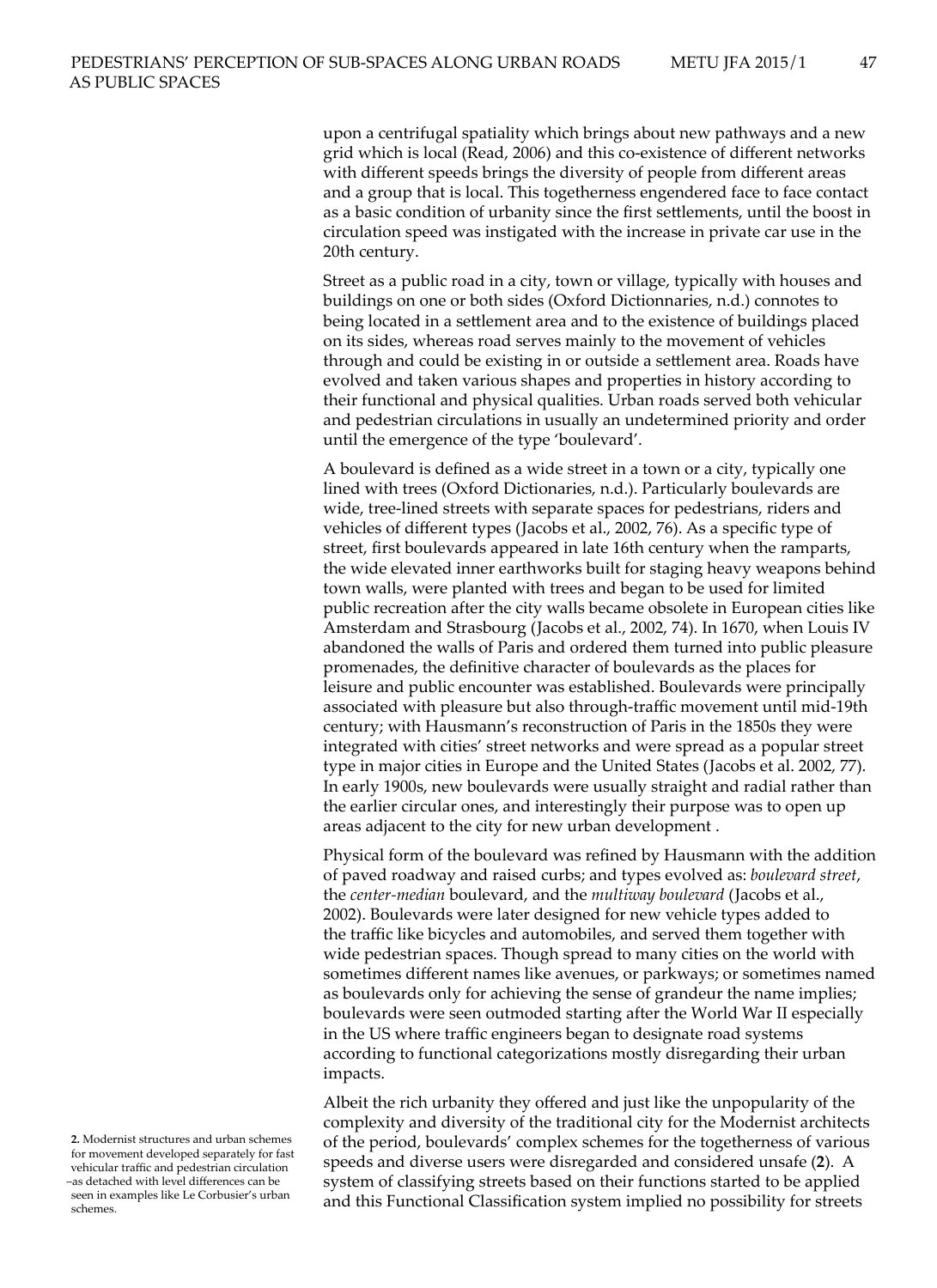enjoying both high access and high movement functions (Jacobs et al., 2002). Functional classification is still in use in many countries.

Planning processes of circulation network for motorized traffic introduced new terms and alterations in definitions. The term highway which was in use since 17th century connoting to main roads, especially Roman roads either in the country or town (Online Etymology Dictionary, n.d.), was later transformed to mean an inter-city road as 'a main road, especially one connecting major towns or cities' and was also used as 'another term for expressway' in the U.S., where expressway connoted to 'a highway designed for fast traffic, with controlled entrance and exit, a dividing strip between the traffic in opposite directions, and typically two or more lanes in each direction' (Oxford Dictionaries, n.d.).

Functional classification defined the terms "freeway, expressway, arterials, collector streets, local streets" from the highest speed highest capacity with fully-controlled access and no at-grade intersections to the lowest with only access to abutting land uses and short trips (Jacobs et al., 2002, 94). The system is designed with reference to motorized traffic, not to pedestrians and mainly for separating fast traffic from slow traffic for the sake of safety. For the detachment offered, this system diminishes complexity thus the possible contribution of roads to urbanity. Halprin (1966), in his critical book on freeways, presents the problems, potentialities and possible alternative design attitudes for network systems; emphasizing that the qualities of roads in the context of urban settings, should be concerned and designed in accordance to their sociological as well as physical impact on communities.

Critical approach to Modernist urbanism after 1960s and the evaluation of the effects of previous road planning introduced reactions including both public campaigns and professional attempts for freeway removals, walkable urban thoroughfares and 'highways to boulevards' movements in many cities especially in the US. Still most contemporary cities suffer the effects of high-speed roads designed which produce disapproving conditions with severe effects on pedestrians. According to Alfonzo's (2005) "walking needs", motorized traffic has negative effects not only on pedestrian safety; but also on the comfort level –for the reason of noise and poor air quality; whereas it contributes to the accessibility and partly adds pleasurable characteristics because of the liveliness it introduces.

In literature, urban roads are among everyday spaces and Crawford (1999) claims that the incoherent landscape of roads defeats any conceptual or physical order. According to Augé's (2008) theorization, roads remain among non-places being spaces experienced through journeys. As Read (2006) asserts, the contemporary urban space presents a different character than historic cities, for the high-speed metropolitan network deteriorates the pedestrian life and threatens urbanity. Problems related to motorized traffic in cities have been found as impoverished environment due to dirt, noise and visual pollution (Gehl and Gemzoe, 2001; Carmona, 2010), detached (Alanyalı Aral, 2008), recessed and invaded urban space; remaining unattractive and unattended spaces in-between destinations of car journeys; thus ignored or marginalized pedestrians (Gehl and Gemzoe, 2001; Carmona, 2010; Lefebvre, 1991); safety problems and restrictions to the freedom of movement for pedestrians both within and between spaces (Carmona, 2010).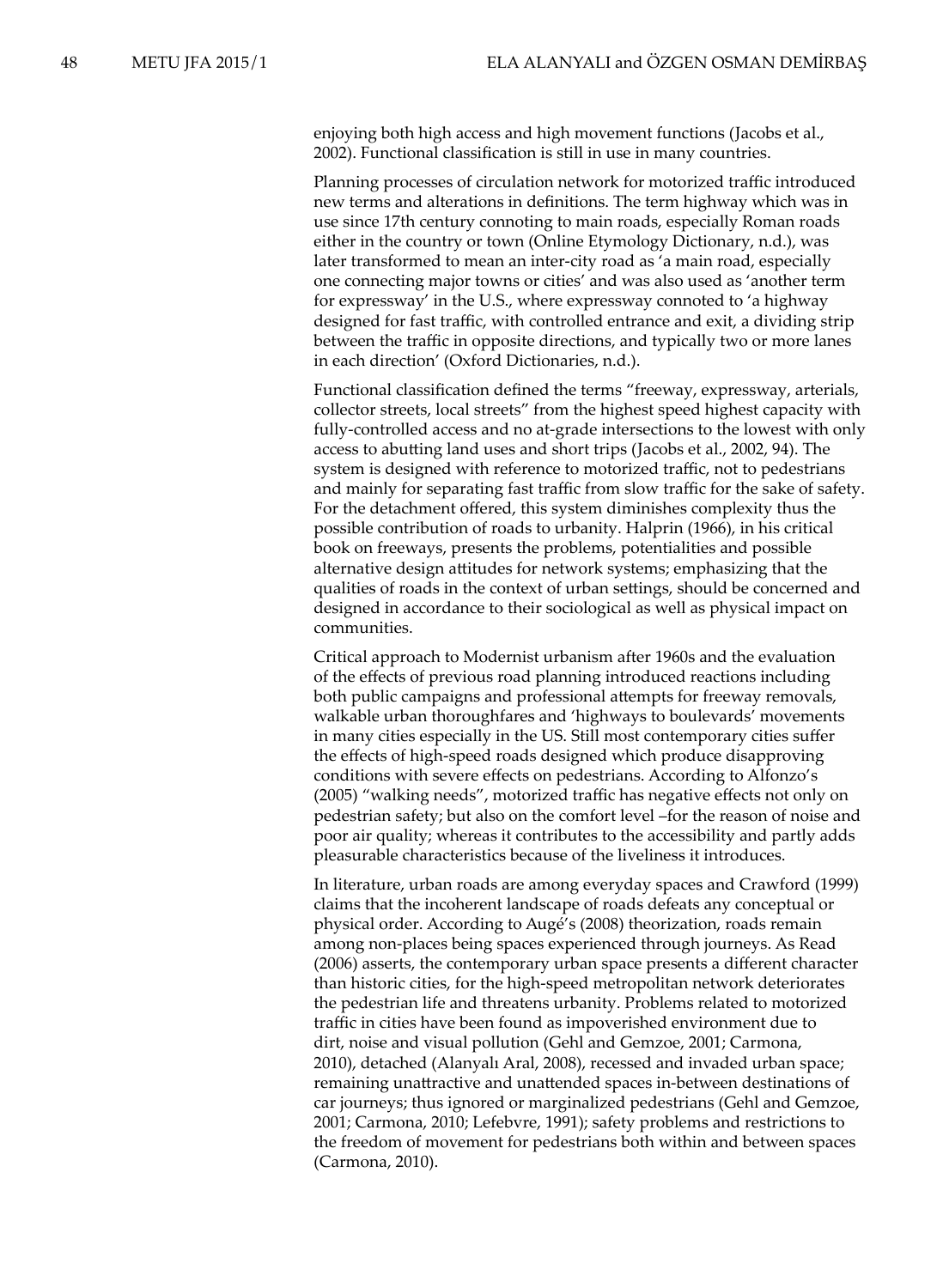## **Sub-Spaces along Urban Roads**

The spaces that are left over beside/under/between/within the circulation arteries in the cities have been defined as sub-spaces (Alanyalı, 2009). When along urban roads, these spaces show certain particularities according to high speed and dense motorized traffic. With their varying sizes, shapes and treatment, sub-spaces along urban roads present their potentials for the public realm due to their high visual and physical accessibility. Sub-spaces along urban roads can be considered as part of the new public domain, in Hajer and Reijndorp's (2001, 129) terms, for they are places where different worlds of inhabitants of the urban field touch each other.

Sub-spaces become leftover spaces (Alanyalı Aral, 2009) when they are not maintained properly. Lampugnani (2006) mentions them as the emblem of globalization and defines them in two categories: benign residual spaces as spaces which may contribute to the city like the spaces left between the carriageways on roads, and malignant residual spaces such as viaducts and underpasses which he claims as hopeless cases that should not be allowed to arise in the city.

Sub-spaces often acquire public character and are used by urbanites for a wide range of activities: In many cities, surfaces facing sub-spaces beneath elevated roads are used as boards for graffiti exposed to passers-by. Cupers and Miessen (2002) exemplify in Berlin that sub-spaces along urban roads obtain a certain stage character, as a result of their transparency; no matter how ephemeral or small-scale, they attract theatrical behavior. In the context of contemporary Turkish cities, sub-spaces along urban roads were found to be used as self-adapted walkways, as vending spaces or as recreation spaces where urbanites spent their time resting and making picnic (Alanyalı Aral, 2008).

### **Pedestrians' Perception of Sub-spaces**

Although there may be common effects like stress caused by traffic congestion (Alanyalı Aral, 2008), the perception of urban roads by various groups shows particularities. The experience of commuters and drivers in the motorized traffic involves basically the isolation from the surrounding space, increasing as the speed of the vehicle increases, and signifies the hindrance for the actual encounter in urban space (Appleyard et al., 1964; Virilio, 1997; Urry, 2000; Gatersleben and Uzzell, 2007). The visual perception of the study area from inside the car, taken within a longer section of the road, has been elaborated in an analytic study by Çalışkan (2011), where he indicated the visual perception of urban space decreased significantly with increased acceleration offered by the road. On the other hand, urbanites living in areas close to the heavy motorized traffic and the relevant oversized structural elements are affected in many ways. In Robertson's (2007) study on Westway, which encompasses a considerable distance as an elevated road within the urban tissue in London, inhabitants were reported to be disturbed by the road for the lack of care for its surrounding, the disregard for pedestrian mobility and settlement, loss of street life, segregation of communities, social isolation and the ambiguities of control.

The utmost definer of pedestrians' perception on sub-spaces along roads is the state of being adjacent to motorized traffic which is usually dense and fast. Gatersgleben and Uzzell (2007) have found that the sheer volume of traffic causing noise, pollution and danger, was one of the main sources for pedestrians' displeasure. Research on aspects defining the preference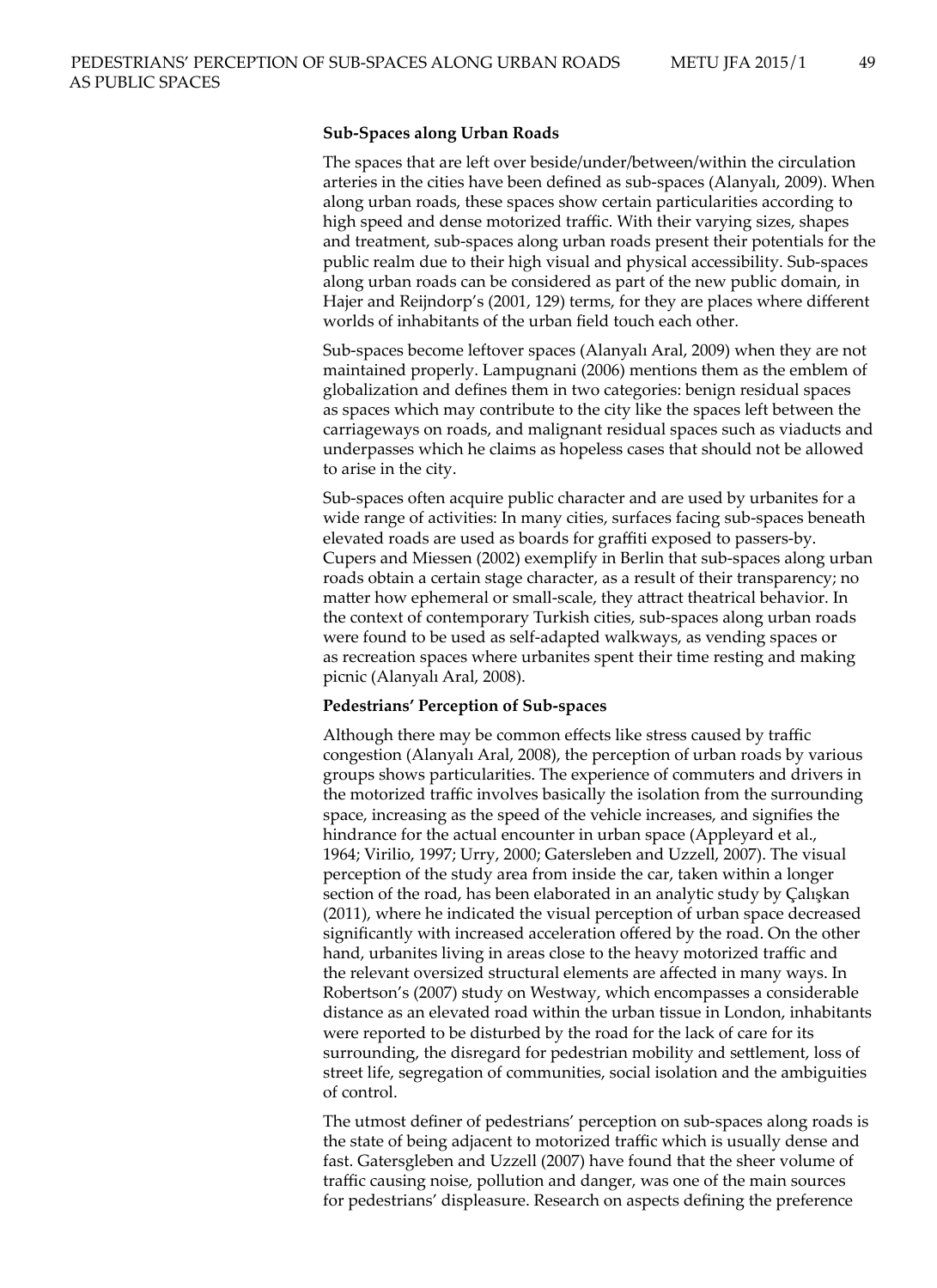of walking routes and on the factors encouraging or discouraging pedestrian circulation in the city reveal the dimensions of the effects of motorized traffic on pedestrians' perception. Pedestrians' spatial choices and preference of routes have been explained by factors such as functional density and diversity with the presence of attractors and pedestrian amenities (Handy, 1996; Cervero and Kockelman, 1997; Rodriguez and Joo2004; Hoehner et al. 2005; Brown et al. 2007); physical layout and visual corridors (Hillier, 1984); and pedestrian safety (Patton, 2007; Carver et al., 2005).

Research has found that mixed land use and the density of movement generators promote pedestrian movement (Handy, 1996; Cervero and Kockelman, 1997; Rodriguez and Joo 2004; Foltête and Piombini, 2007). Walking is found to be more likely when the area provides good access to desired destinations like shopping areas or malls, recreation facilities, parks and /or open space or public transportation stops (Brown et al. 2007). For the pedestrian routes, it was found that environmental qualities like quietness and landscape features, and pleasantness of pathways, such as those with appealing scenery (Hoehner et al. 2005) were factors for preference of routes. Safety problems, involving traffic safety, were found to prevent or reduce walking, as less walking was reported in areas along speedy and dense roads with high risk of accidents; areas with greater traffic or traffic noise (Carver et al., 2005).

On the other hand, despite the effects of negative factors introduced by heavy traffic, Chang (2002) has found that pedestrians showed such a strong tendency to follow the simplest route in terms of direction change –even not always the shortest one; that it surpassed the effects heavy vehicular traffic, along with the effects of factors like area familiarity and people congestion on those particular routes.

Furthermore, Lee and Moudon (2006) have found that the effects of traffic volume –along with street width– were insignificant on walking when compared to the effects of some other factors like specific destination land uses. In another study by Foltête and Piombini (2007) only the number of lanes among the descriptors of integration in urban environment, was found in positive correlation with pedestrian intensity, whereas sidewalks were interestingly found not to play any role.

#### **Research questions**

In relation to the duality with regards to the relationship and effects of motorized traffic on pedestrians, current study aims to figure out the pedestrians' perception of the sub-spaces along roads.

The research focuses on two separate factors as the negative factors on the one side and the public character introduced by the urban roads on the other. The negative factors have been found to involve safety, noise and pollution problems related to fast and dense traffic. On the other hand, the public character of sub-spaces has been found to be based on the high accessibility, diversity and vitality of these spaces. In that context, pedestrians' perception has been tested and evaluated in a densely used area embodying a wide range of pedestrian attractors by Eskişehir road in Ankara.

The questionnaires were held aiming both an overview of the pedestrians' perception of the area, and the change in relation to the increase in the road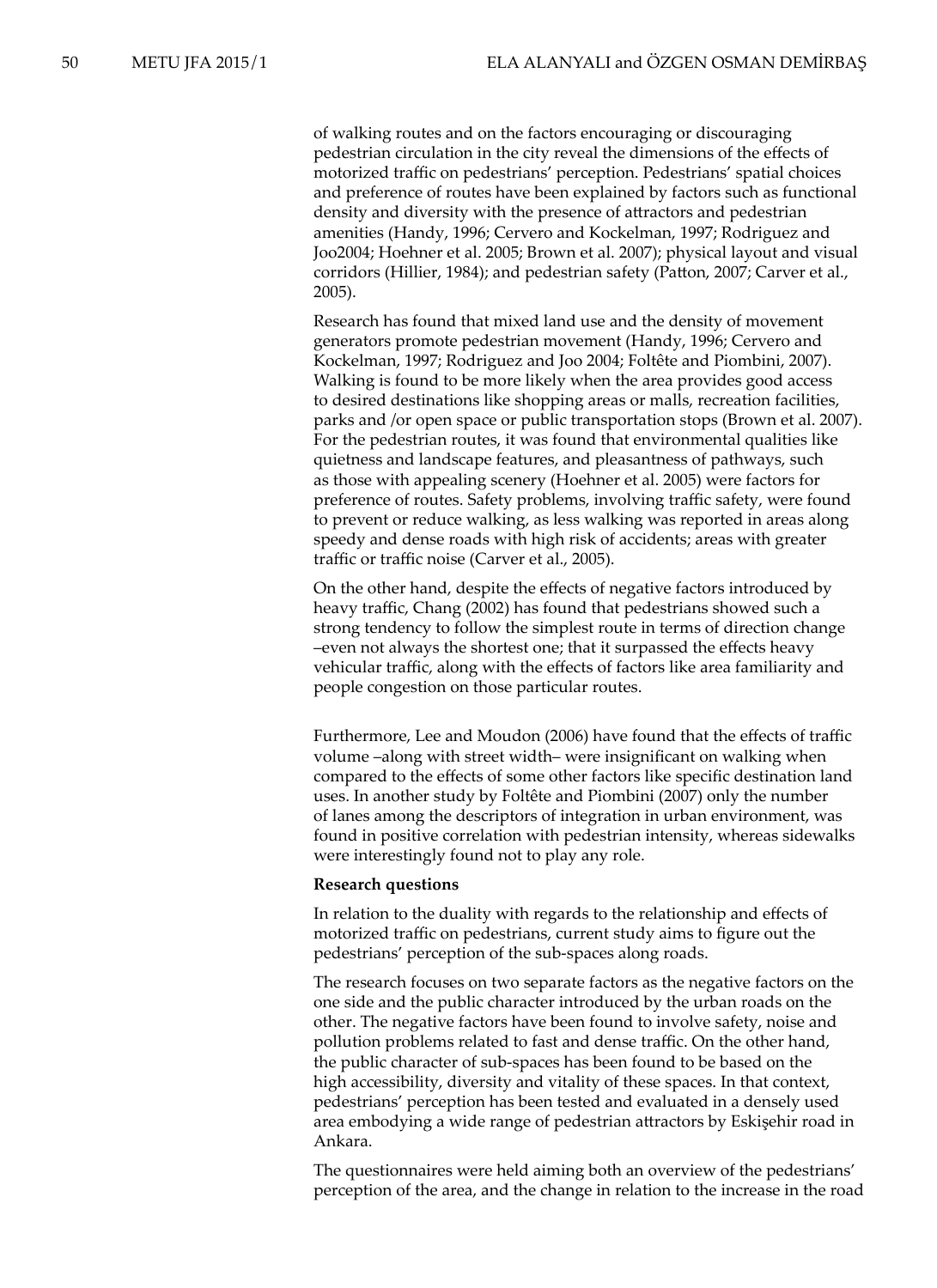capacity, which was implemented during the study. To test the perception of negative factors in the area, three sets of semantic adjectives were defined as *noisy/tiresome*, *polluted/unhealthy* and *fast/unsafe*. The adjectives describe the main problems in sub-spaces, as found to be noise, pollution and safety, with their effects on pedestrians. Then the adjective to define the public character as *well-known*; and another set of semantic adjectives describing positive pedestrian space characteristics as *dynamic/lively, enjoyable* and *green* were placed in the questionnaire. To test the urbanity of the area, the adjective dynamic/lively was purposefully placed among other positive defining adjectives. The research aimed to find out whether these spaces are perceived predominantly with their negative characteristics related to dense motorized traffic, or with their public and positive urban space characteristics.

Another research question was whether and how pedestrians' perceptions were altered with the implication of a major road expansion on the road. Accordingly, the questionnaire was designed and applied in two phases before and after this expansion.

It was hypothesized that the sub-spaces along urban roads offered a significant level of urbanity as being well-known and lively, in spite of being uncomfortable pedestrian areas as being fast, unsafe, noisy, tiresome, polluted and unhealthy. It is also hypothesized that despite the negative effects of motorized traffic, the urbanity and public character of these kinds of areas are even more fostered by the increase in the capacity of the traffic load by road expansion, and also that pedestrians' perception of the area was related to the factors like frequency of use and user contentment.

## **METHOD**

#### **Setting**

The study is held on the eastern section of Eskişehir road, which is one of the two inter-city connections on the western corridor that is the main spreading zone of Ankara (**Figure 1**). This road leads to numerous accommodation areas: neighborhoods that continuously expand, as well as public institution buildings, university campuses, shopping and business centers, hospitals etc. The rapid development also brings about heavy vehicular traffic with a high rate of private cars due to the fact that new settlements on this axis are usually where high-income groups are accommodated. As the urban areas accessed by the road grow, spaces along the road become heavily loaded by new buildings accessed from this road: hospitals, business and shopping centers, café -restaurants and recently hotels, in addition to earlier gas stations, public institute buildings and intercity bus terminals. The study area comprises about 500-600 m. long section between Konya Road (also named Mevlâna Boulevard on that section) connection in the east and Söğütözü–Çukurambar neighborhoods junction on the west, which is the busiest and most populated part with ongoing building activity and observed dense pedestrian use. The area also functions as a transit area for inner-city public transportation and for bus travelers from the close-by inter-city bus terminal AŞTİ.

Ankara center starts immediately to the east of Konya road (also named Mevlâna Boulevard) intersection. This section of Eskişehir Road–starting the intersection till the ring-road about 20 km. to the west, has also been named as 'Dumlupınar Boulevard', yet usually it is known as Eskişehir road (**3**). The general preference for the name is understandable, for the

**<sup>3.</sup>** The duality in the names indicate the inherent paradox of the actual condition: Not originally designed as 'boulevard's in essence or in physical means, these sections of Eskişehir and Konya roads have been named as Dumlupınar Boulevard and Mevlâna Boulevard: As inter-city roads originally, they have been transforming their immediate surroundings into urban areas being also fostered by the rapid urban growth, yet without providing for the necessities of being 'boulevard's in definition.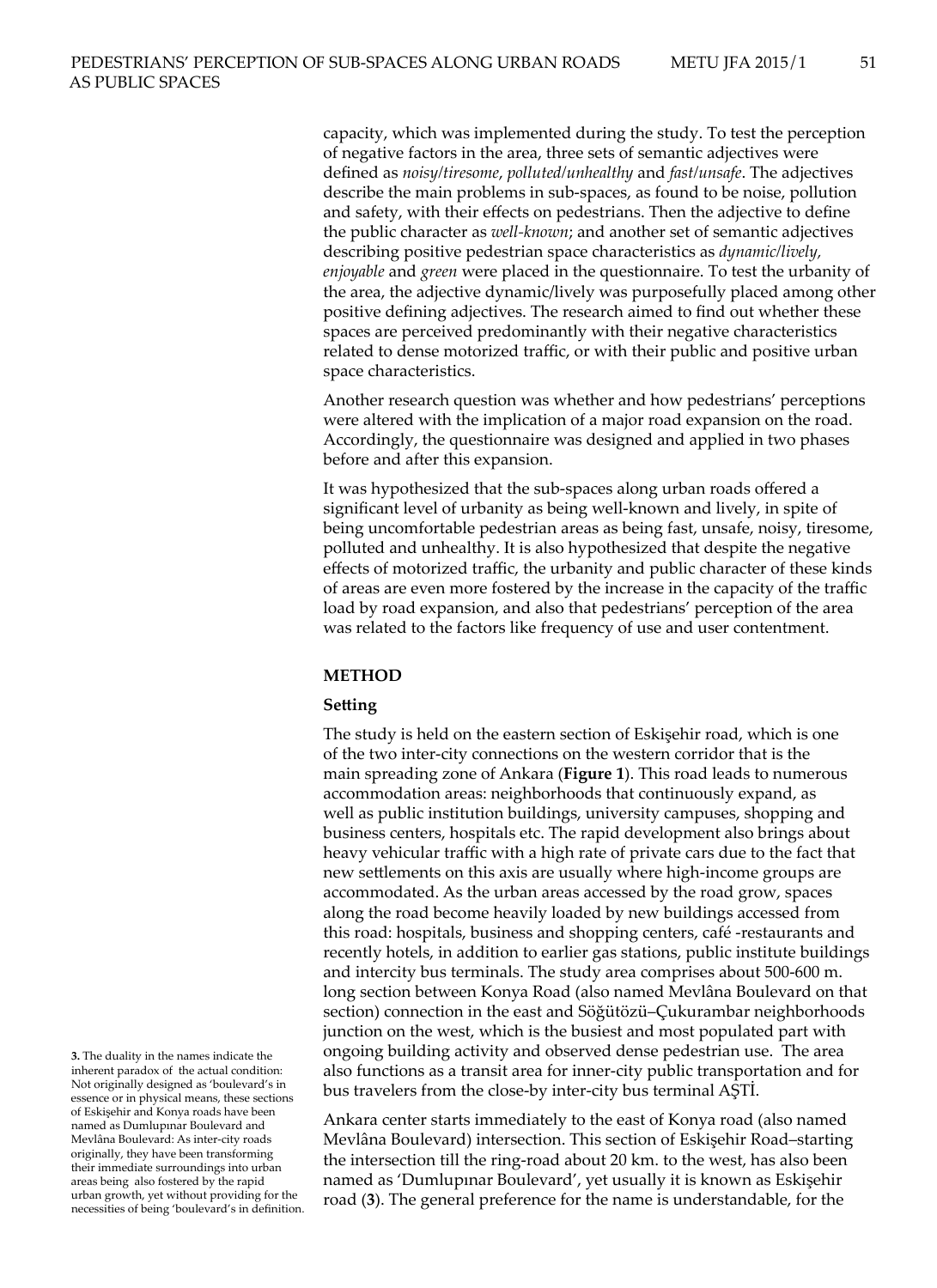

**Figure 1.** The study area on Eskişehir road in July 2013 (indicated by authors on googleearth images).

'designed' boulevard of Ankara; Atatürk Boulevard from 1940's until recently has provided the city with an example of a boulevard as a pedestrian and urban place (**Figure 2a** and **2b**).

Increased density and functional diversity bring about pedestrian use along the road. Yet the extraordinarily dense pedestrian use relies on this area's role as a connector of the districts on both of its sides and on its character as a transit area for a wide range of directions in the city. The area is also very close to Ankara's inter-city bus terminal (AŞTİ) and to the transit stops on Konya road - leading to the inner city and further districts on northsouth directions. The area has been becoming denser and more active since the study period (October 2005-May 2007) with buildings like Ankara Trade Chamber; Congresium holding public fairs and events since 2011, the extension building to Armada shopping center since 2013, Next Level shopping mall, office and accommodation complex since 2013, Via Tower shopping and business complex since 2009and business centers being constructed in close vicinity, in addition to a number of hotels including the 26-storey high JW Marriott since 2011, and Mövenpick functioning since 2012. Besides this ongoing addition of buildings and activities, the construction site on the south side of the road held a huge structure which was started in April 2005 and has recently been torn down for a new 60





**Figure 2.** Views of Ankara's 'designed' boulevard; Atatürk Bulvarı (a) in 1948, (b) in 1977 (Source: http://www.eba.gov.tr [Erişim:16.12.2014]).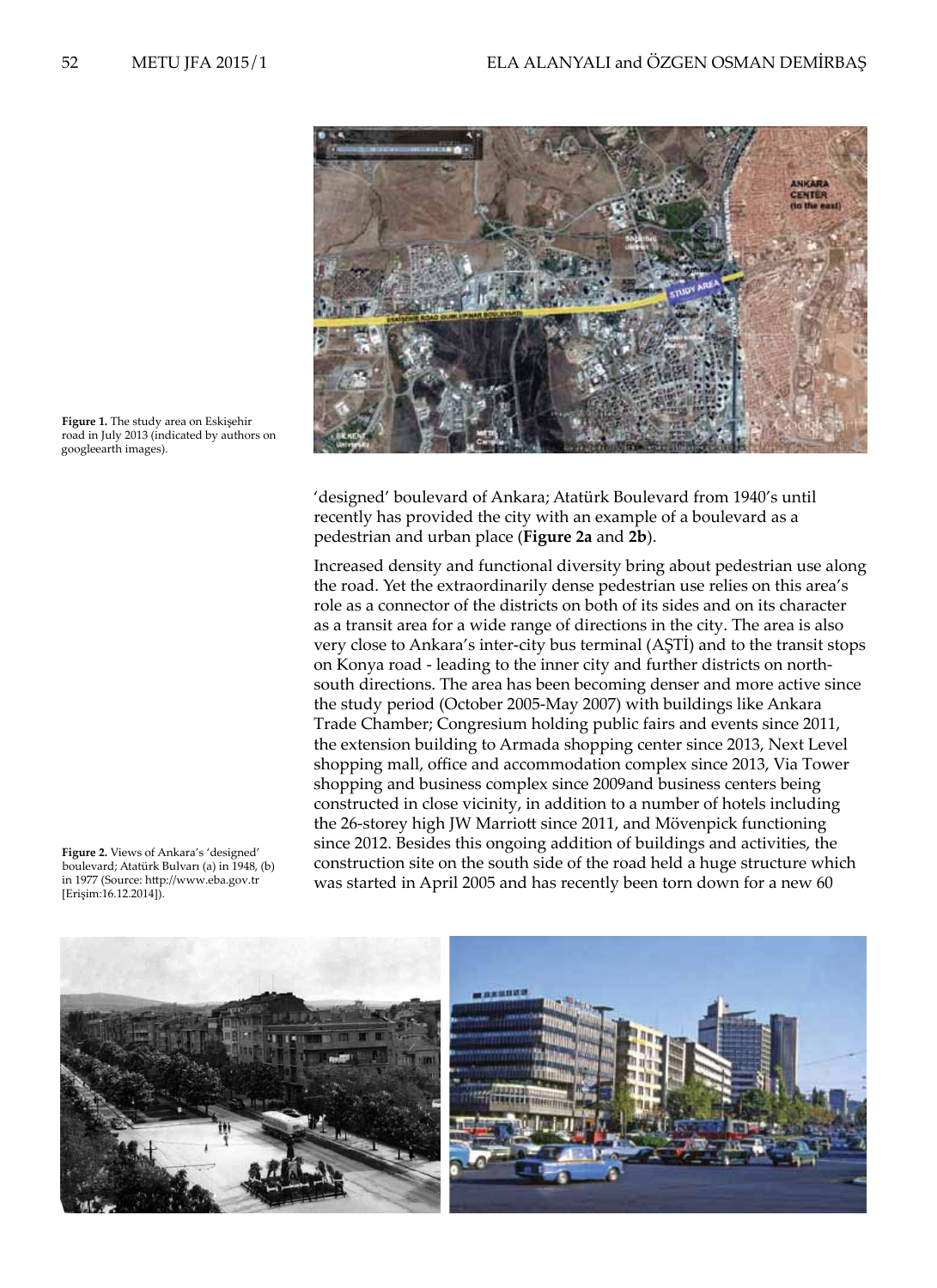

**Figure 3.** Current (2014) views showing the continuing increase in building density and functional diversity (a) in the surrounding section of the city (b) in the study area.

> storey- high business complex to be the tallest building in Ankara (**Figure 3**).

For the urbanity and the public character, the area presents an easily observed value for its high activity, as the product of vitality and functional diversity. Being the ground for the togetherness of both dense vehicular and pedestrian traffic the area provides the basis as a public space for the city; and is hosting an extraordinarily dense pedestrian use, though not designed for that. The study aimed to examine the perception and effects of an environment that is so close to heavy traffic and that presents difficult conditions for the pedestrians.

## **Research**

The research was designed to test pedestrians' perception of sub-spaces and the effect of a major road expansion on this perception. Accordingly, the study was conducted in four different time periods through interviews that were handled in two successive years. In the first phase, the first questionnaire was held in October 2005, at a peak hour between16:30 to 17:00 during Ramadan, and the second one was held in May 2006 at a non-peak hour between11:00 to 11:30. In the second phase, the third questionnaire was held in November 2006 at a peak hour between17:15 to 17:45 and the fourth one was in May 2007 at a non-peak hour between11:00 to11:30. The participants were selected randomly and the participation to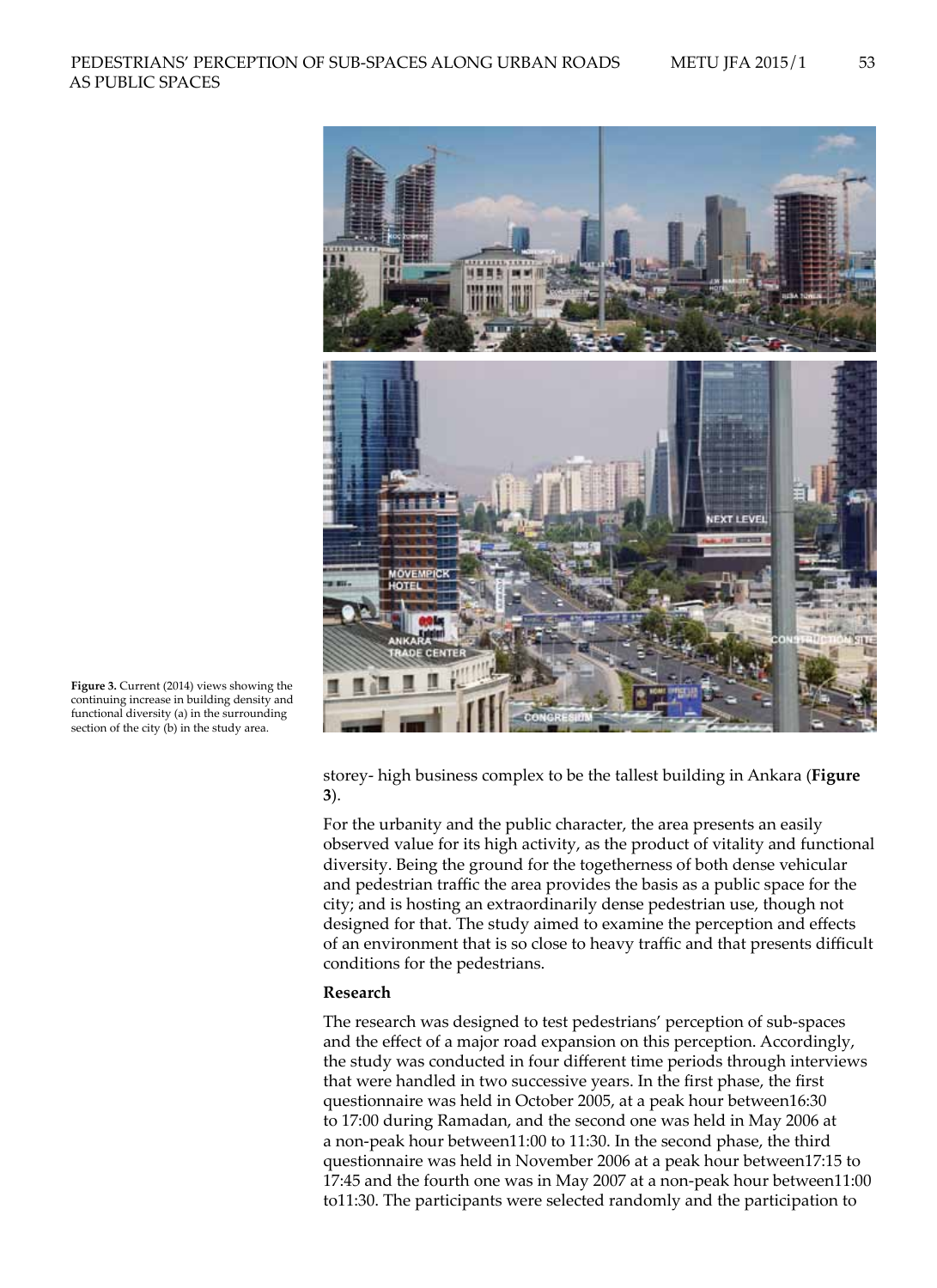the questionnaire was voluntary. All of the participants were pedestrians and they were acknowledged that the personal information collected through the questionnaire would be kept confidential.

The interviews were handled in 6 pre-defined locations that provide a different existence for the selected area as:

a. connection to Konya road and AŞTİ inter-city bus terminal,

b. main entrance plaza of Armada shopping mall and business center,

c. connection to Söğütözü district,

d. bus stops and connection to the under-passing vehicular link to northern and southern areas,

e. pedestrian overpass,

f. bus stops and connection to Çukurambar district (**Figure 4a** and **4b**).

During these two years, the vehicular density and capacity of the road has increased. In summer 2006, Ankara Metropolitan Municipality expanded the road by increasing the number of lanes from a total of seven to



**Figure 4.** The study area and pre-defined locations for the questionnaires (a) in June 2005 -just before the first phase and (b) in May 2007-during the last phase (lanes and buildings indicated by authors on googleearth images).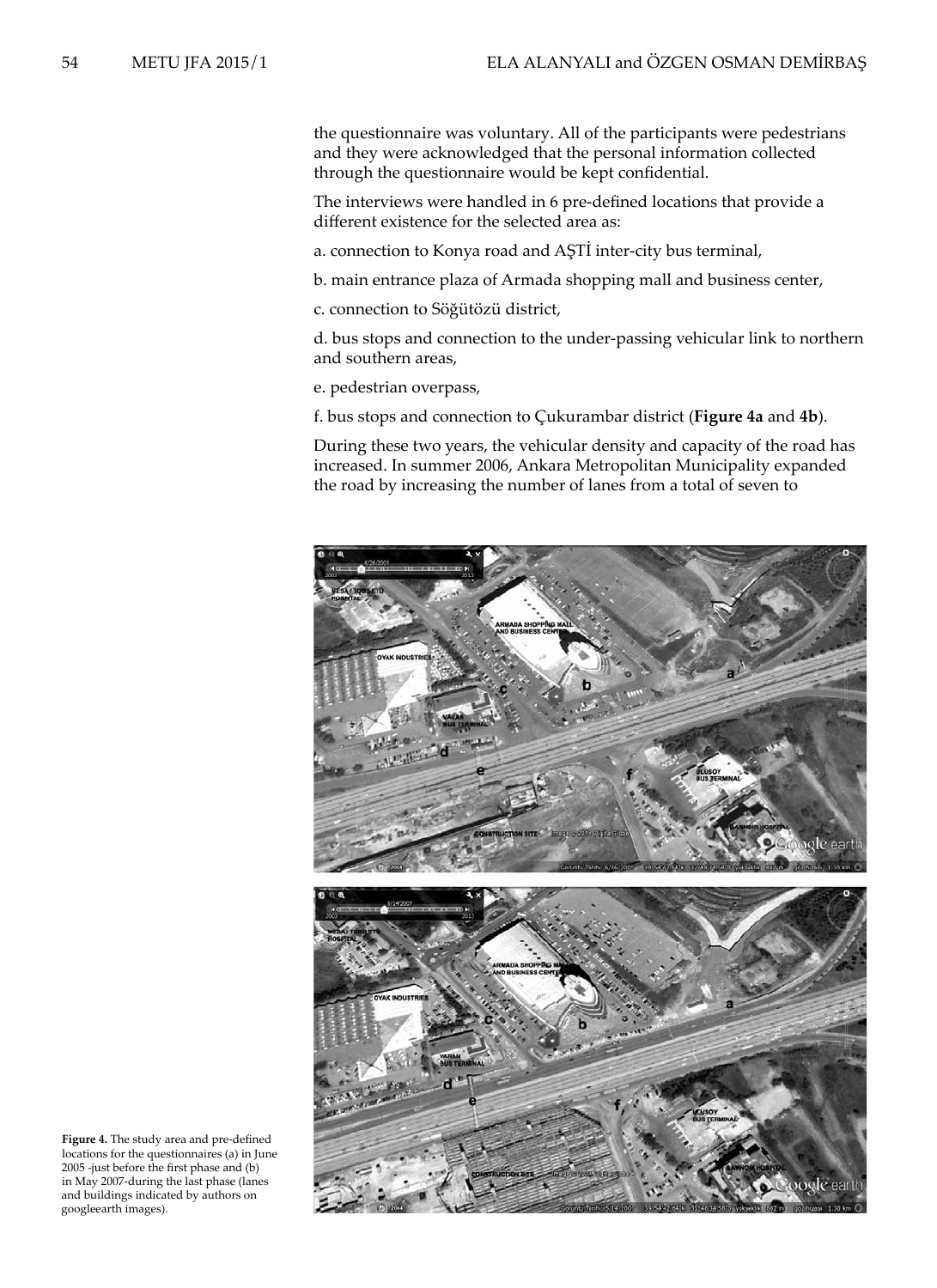

**Figure 5.** View of the area towards the city center (a) in 2003 on the opening day of Armada Shopping Mall (Source: A Tasarım Mimarlık); (b) in 2009 after the road expansion.

4. The number of lanes were totally seven in 2005: three lanes on both sides and one sub-lane towards the center. After the road expansion, total number increased to twelve with four lanes plus three added sub-lanes towards west, and three lanes towards the city with two added sub-lanes.

**Figure 6.** Area a in June 2005. **Figure 7.** Area b in June 2005.

twelve (**4**) minimizing the pedestrian areas on both sides, and blocking pedestrians' surface crossing of the road by placing high concrete blocks in the middle. There were no other significant changes in building stock and the activities during these two years. Building construction in the area continued. The road expansion changed the overall character of the setting; pedestrians' only crossing possibility of the road became the pedestrian overpass whereas there were surface crossings before (**Figure 5a** and **5b**).

In the period of both phases, the overall quality of the walking environment was poor in the area, as seen in **Figures 8**, **9** and **11**. Existing sidewalks were uncomfortable in many ways, and there were even no sidewalks in some parts. Only in a limited area in front of Armada shopping mall and its connection to inter-city bus terminal, there were better walking conditions (**Figures 6-11**).

## **Demographic Data**

A total of 233 participants were questioned, but 214 of them completed the questionnaire. Among these, 43 participants were from the first phase, 54 were from the second, 59 were from the third and 58 were from the last phase of the study. The questionnaire was applied to different groups in every phase, making it impossible to compare personal changes in perception before and after the road expansion. Totally, there were 130 males (60.7%) and 84 females (39.3%). Most of the participants were between the ages 21-30 (56.5%). 11.2% were 20 years old or younger, 19.6% were between the ages 31-50 and 12.6% were older than 51. More than half

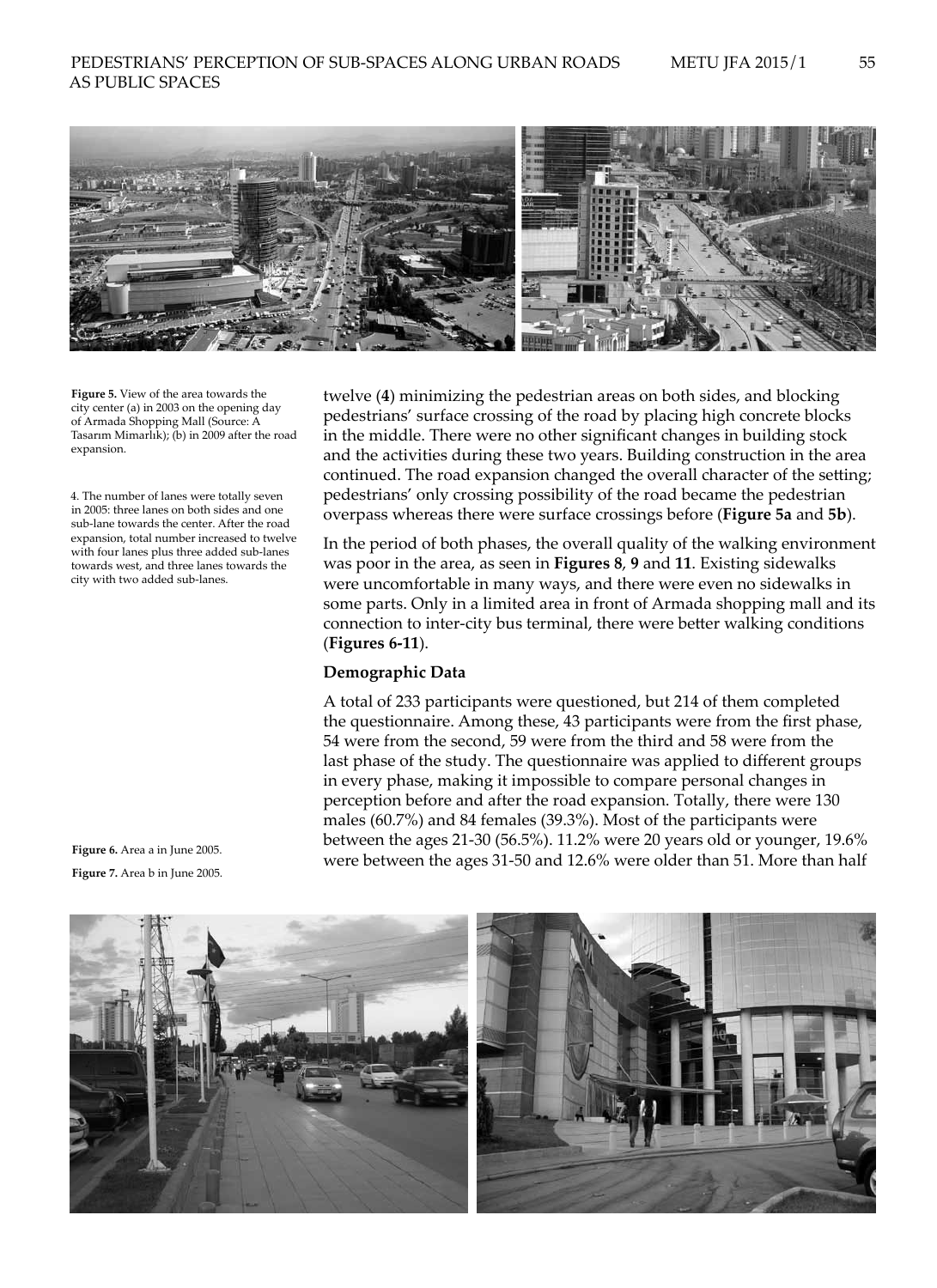

**Figure 10.** Area e in June 2007. **Figure 11.** Area f in June 2007.

> of the participants had a university degree or a higher degree (53.80%); 35.7% of the participants were high school graduates and only 10.5% had primary school degree.

# **RESULTS**

The participants of the study were from different parts of the city and also from outside Ankara, which was considered to be an indicator of the high public character of the selected area. In order to make this variation useful in the analysis, the participants were clustered under four main categories according to their access method to the selected area as; access by walking (walking distance), access by single vehicle, access by more than one vehicle and access from outside of Ankara (**Figure 12**). It was noticeable that most of the participants were living relatively close to this area; they



**Figure 12.** Accommodation subgroups according to the access conditions to the area.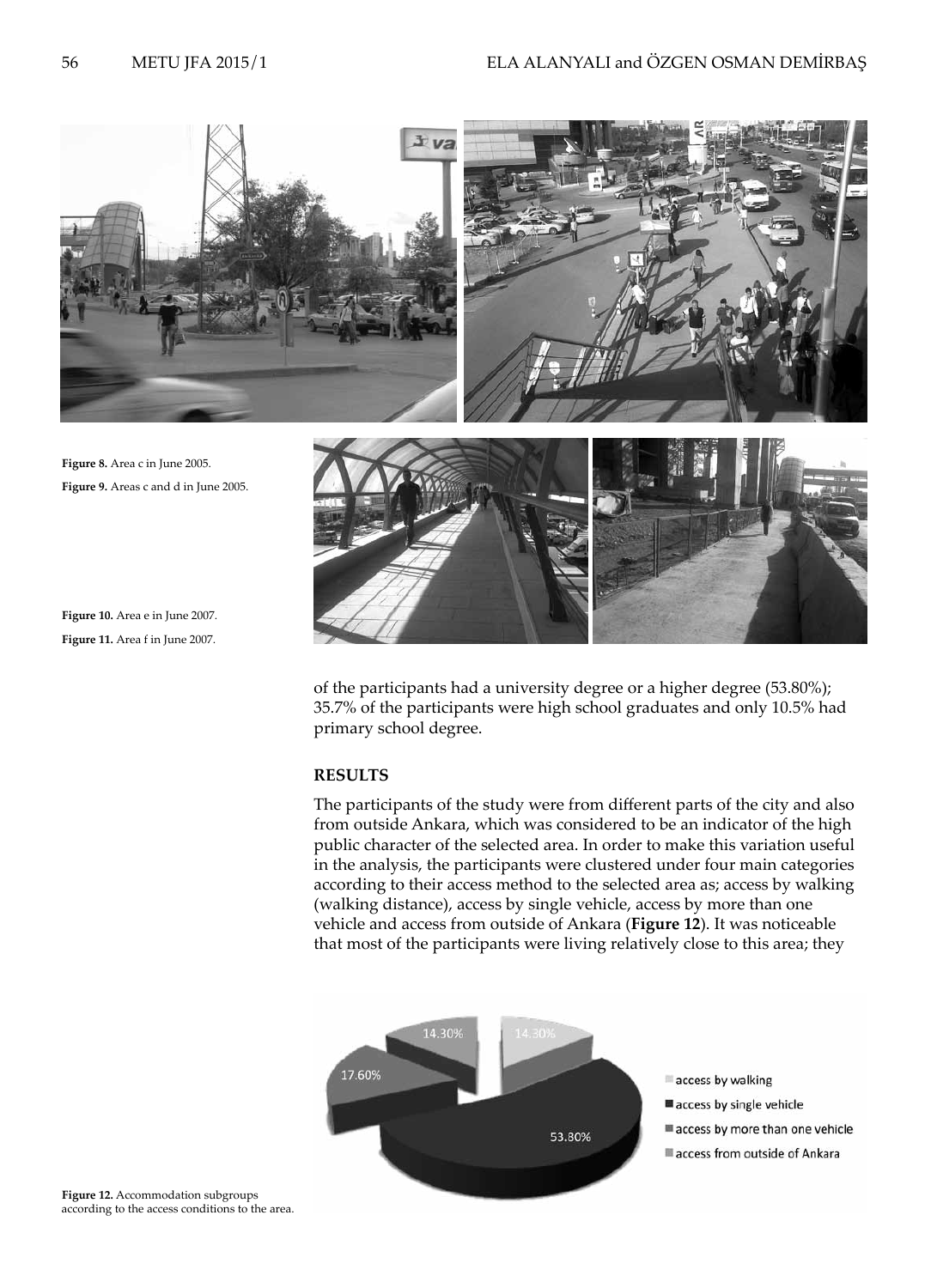accessed either through walking (14.3%) or by single vehicle-less than 15 minutes of travel time (53.8%). Yet, it was interesting that there were users from almost every section of the city, and also a remarkable ratio of users (14.3%) comes from outside of Ankara.

Results showed that the area was used frequently by most of the participants; 26.7% of the participants were using this area more than once a day, about 37.1% were using the area more than once a week, and only 36.2% of the participants stated that they were very rarely using this area. Although this place was a very busy and loaded area at the time the participants were asked if they met any acquaintance, 47.7% of the answers were "no". 29.4% of the participants mentioned that they were rarely meeting an acquaintance and only 22.9% of the participants responded as "usually". These numbers gave an idea about the diversity of users in the area, with the remark upon the variety of their accommodation areas. In addition to the observed crowd, the fact that most users stated that they were using the area very rarely and met no acquaintances, indicated the public character introduced by numerous and diverse users as a definitive property in public spaces (Alanyalı Aral, 2009).

The participants were asked to respond as "yes" or "no" for the semantic adjectives in the questionnaire. According to the participant responses, it was concluded that the area was more perceived as a noisy and tiresome environment (39.3% no, 60.7% yes). 41.6% of the participants stated that the area was a fast and unsafe environment. Although it was stated as fast, relatively very few of the participants claimed the area to be dynamic and lively (26.2%). According to the results it could be considered as a frequently used area (almost 65%) but it was mostly not considered as a well-known area by most of the respondents (67.3% no, 32.7% yes). The area was not perceived as green and enjoyable at all, however only 39 % stated the area as polluted and unhealthy. Pedestrian perceptions slightly changed according to the accommodation subgroups (**Figure 13**). These two outcomes were contradictive; the selected area was an actual public area but it was not seen as such and although because of heavy traffic of the road character and very few greenery, the area could be considered as polluted and unhealthy, yet the users of the area did not perceive it like that, or worst they did not care about the fact at all (**Table 1**).



**Figure 13.** Users'perceptions according to the accommodation subgroups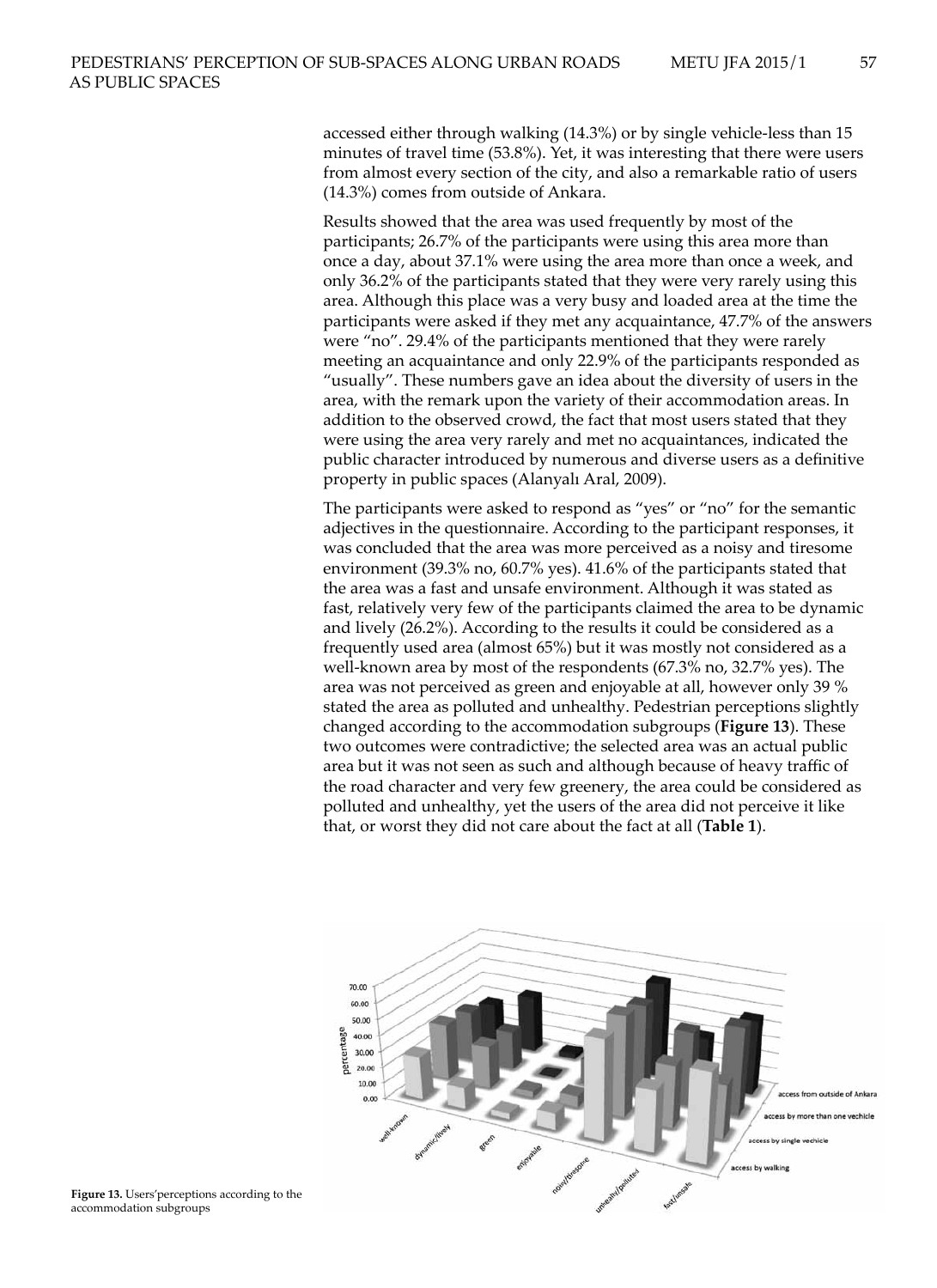|         | publicity  | positive perceptions       |            |                 | negative perceptions |                          |                |
|---------|------------|----------------------------|------------|-----------------|----------------------|--------------------------|----------------|
| $N$ (%) | 귺          | lively<br>amic<br>$dy_{I}$ | ద్         | Φ<br>Ř<br>enjoy |                      | $e$ alth<br>uted<br>poll | unsafe<br>fast |
| yes     | 70 (32.7)  | 56(26.2)                   | 6(2.8)     | 21(9.8)         | 130(60.7)            | 84 (39.3)                | 89 (41.6)      |
| no      | 144 (67.3) | 158 (73.8)                 | 208 (97.2) | 193 (90.2)      | 84 (39.3)            | 130 (60.7)               | 125 (58.4)     |

**Table 1.** Pedestrian perceptions related with the selected area.

The interview results shows that the area was firstly defined with the negative perceptions related to the road, then with its publicity, and then with positive perceptions of the users. Among the positive perceptions the semantic adjective dynamic and lively was mostly used for defining the character of the area; this adjective connoted to its 'urbanity' as in Montgomery's (1998) definition of the concept.

In order to see the relationship between the frequency of usage and contentment of the users with the given set of definitions (adjective sets), Pearson Correlation tests was conducted. There is a positive correlation between the frequency of use and enjoyable ( $r = 0.157$ , df = 212,  $p < 0.05$ ), whereas contentment of the users have a positive correlation with wellknown, dynamic/lively and enjoyable. Users who were using the space more considered that the area was entertaining and users who were happy with the area described the area with positive adjectives (**Table 2**). On the other hand, as expected, the participants who were not happy with this area also perceived the area as a noisy/tiresome, dusty/unhealthy and fast/ unsafe space (**Table 2**).

As mentioned above, Eskişehir road was expanded during this survey process. The first two questionnaires were handled one year before the construction as phase one and the third and fourth sessions were done just after the construction as phase two. *T-test* was used to figure out the possible changes in the perception of users in relation with the physical change by this road expansion. It was found out that there were statistically significant differences in the user perceptions before and after the road construction (**Table 3**).By the increase in the number of the lanes not only the traffic load but also the speed increased in the area. After the expansion, pedestrian surface crossing has been almost impossible and vehicular access to the road has been controlled by divided sub-lanes. The results also supported this case as the t-test scores of the participants from the first two groups (before road expansion) and the last two groups (after road expansion) showed statistically significant difference in the perception of well-known (t = -3.84, df = 212, two-tailed  $p = 0.001$ ), dynamic/lively (t =  $-2.00$ , df = 212, two-tailed  $p = 0.046$ ) and fast and unsafe (t =  $-2.34$ , df = 212, two-tailed  $p = 0.02$ ). As expected, after the road construction, the area was more so reported as fast and unsafe.

**Table 2.** Pearson Correlations between the user perceptions.

\* Correlation is significant at the 0.01 level (2-tailed)

|                  | well-<br>known | dynamic<br>lively | noisv<br>tiresome | Green | polluted<br>unhealthy | ، fast<br>unsafe | enjoyable |
|------------------|----------------|-------------------|-------------------|-------|-----------------------|------------------|-----------|
| Frequency of use | -0.040         | $-0.041$          | $-0.031$          | 0.028 | 0.007                 | -0.013           | $0.177*$  |
| Contentment      | $0.181*$       | $0.261^*$         | $-0.333*$         | 0.049 | $-0.321*$             | $-0.241*$        | $0.276*$  |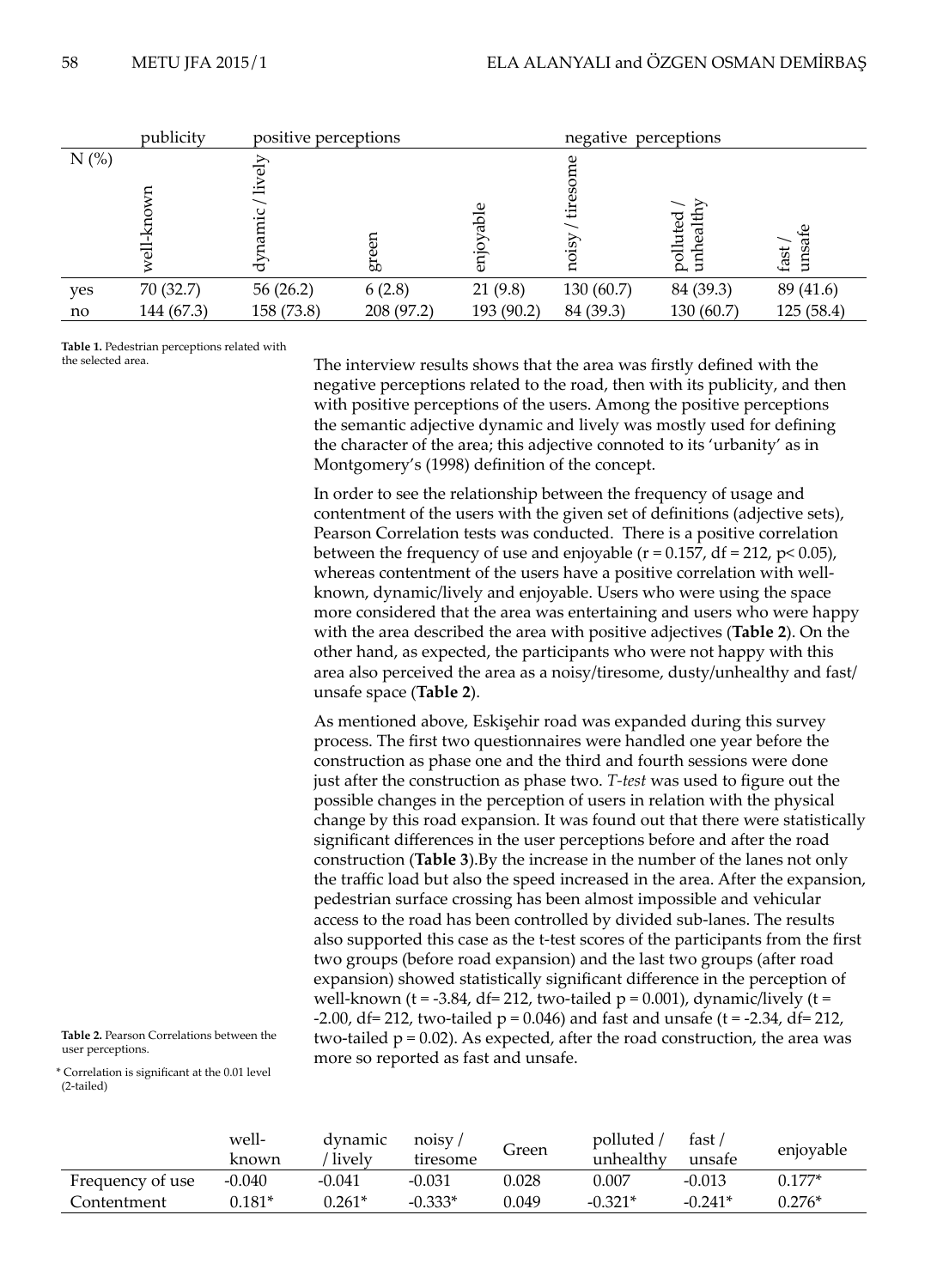|                        |                    | T       | df  | Sig.      |
|------------------------|--------------------|---------|-----|-----------|
|                        | well-known         | $-3.84$ | 212 | $0.001**$ |
| Positive<br>Perception | dynamic/lively     | $-2.00$ | 212 | $0.046*$  |
|                        | green              | $-1.06$ | 212 | 0.289     |
|                        | enjoyable          | $-0.24$ | 212 | 0.812     |
| Negative<br>Perception | noisy/tiresome     | $-1.39$ | 212 | 0.168     |
|                        | polluted/unhealthy | $-1.43$ | 212 | 0.155     |
|                        | fast/unsafe        | $-2.34$ | 212 | $0.020**$ |

According to the scores, the perception of this area as well-known increased after the road construction (Mbefore road construction =0.20, SD=0.40; Mafter road construction=0.44, SD=0.50). Besides, there was also a statistically significant difference at 0.05 level in the perception of dynamic/lively (Mbefore road construction =0.20, SD=0.40; Mafter road construction=0.32, SD=0.47) which was considered as a positive perception by the users of this area.

## **DISCUSSION**

The study is significant for understanding how an actual urban public space which offers inappropriate conditions, as sub-spaces along such a dense urban road, is perceived by pedestrians; and how a major road expansion affects this perception. Relevant studies mostly focus on travel modes, commuter preferences, perceptions of commuters and factors in pedestrians' preferences of routes; yet research on the public space character of urban roads has been specifically introduced in this study.

Sub-spaces along urban roads in densely used areas present a dual character, both as negative with reference to the effects of heavy and speedy vehicular traffic, and as positive especially with reference to their public character and the urbanity they provide. The study aimed to find whether these spaces were predominantly perceived as 'public' or with regards to their negative characteristics related to dense motorized traffic, bringing into focus an interesting public urban area which still keeps on developing though not intended for pedestrians. It was found that the area was mostly defined with negative perceptions as noisy/tiresome, fast/ unsafe and polluted/unhealthy. Even the lowest value of perception of negative characteristics (polluted/unhealthy, 39%) was higher than the percentage of perception of 'public' (well-known, 32.7%). Yet this did not prevent users from highlighting the public character of the adjective wellknown and the definition of the area as dynamic/lively. However, the other two adjectives enjoyable and green which were considered to be positive perceptions were stated in very low percentages for the area. The 'public' perception of this area was also observed during the case study through the existence of users who came to the area purposefully to meet a friend. The results showed that most of the participants (about 65%) were frequent users of the area, and although only 32.7% stated the area as well-known, it is still a preferable place to meet with others.

**Table 3.** T-test between the perceptions of the participants before and after the road expansion.

 $*$  p < 0.05 two-tailed

\*\* p < 0.01 two-tailed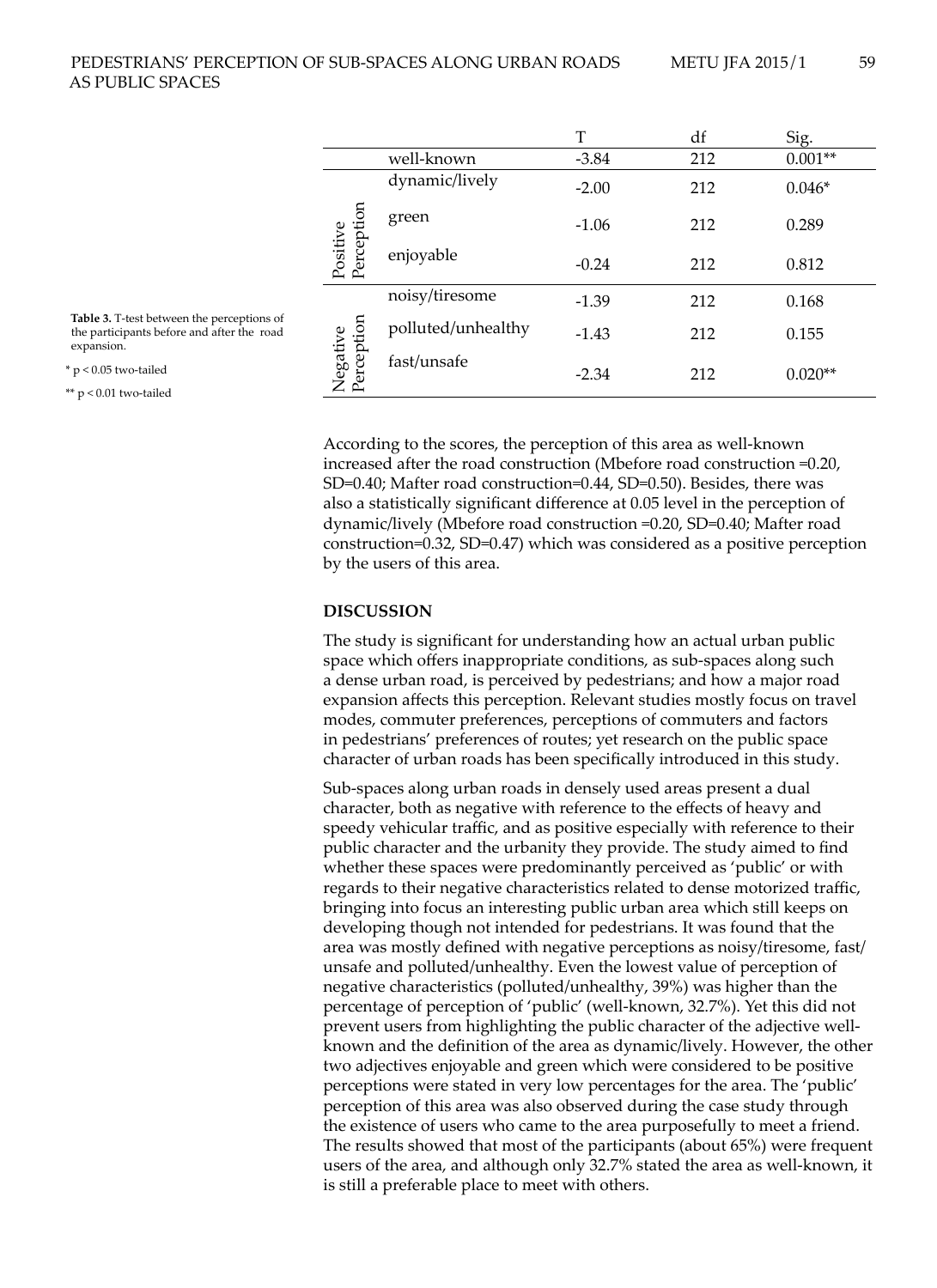The second aim was to find whether the perception of these spaces altered with the implication of a major road expansion. The selected period was significant for a major expansion on Eskişehir road –increasing the number of lanes and sub-lanes for turns and entrances to facilities, while there were no additions to existing activities or the building stock in the area. The difference in pedestrians'perceptions of the area before and after the road expansion was seen as the increase in the semantic adjectives *well-known* and *dynamic/lively*, although there was not a significant increase in other attitudes related to the public character and urbanity. Among the adjectives related to the negative effects of motorized traffic, only the perception of the area as *fast/unsafe* increased.

This result verifies the hypothesis that the perception of the public character and urbanity of sub-spaces along urban roads are fostered by the increase in the capacity of motorized traffic. The findings are parallel with the results of Foltête and Piombini's (2007) study in which the number of lanes were found to be in positive correlation with pedestrian intensity. In this study, pedestrians' perception was also questioned and it was seen that pedestrians perceive the character sub-spaces along urban roads as more public when the number of lanes increase.

The result that the roads with higher number of lanes which become almost impossible to cross for pedestrians and thus which divide the urban space into parts are contradictorily perceived as more public and urban by pedestrians, is a significant outcome to be considered in planning actions and urban design. Planners and designers need to know more about these spaces in order to reply to the facts and needs of urbanites using them. Seeing that they were mostly perceived in relation to the problems introduced by the heavy vehicular traffic (as *speedy/unsafe*, *noisy/ tiresome*, and *polluted/unhealthy*), the betterment of these places can be searched by way of improving comfort conditions in these spaces. Physical and psychological comfort types that involve ease of use and increase in social character (Sarkar, 2003) can be bettered by (re-)design of sub-spaces and activities by them; whereas the physiological comfort level (Sarkar, 2003) which involves noise and air pollution is more difficult to upgrade. This issue constitutes one of the main problems about pedestrian areas near motorized traffic; and solutions involve technical precautions like decreasing motorized traffic by the use of traffic planning and control of vehicular exhaust emissions, in the first phase. When considered as multimodal passenger interchanges in Bertolini's (2006) definition as spaces signified not only with the multiplicity of links and mobility flows between them, but also with diverse activities; increasing the level of the interaction of interiors with good-quality outer spaces, as he suggests, may upgrade spatial qualities of these spaces due to a clear separation of vehicular and pedestrian circulation. Yet we need to improve more intricate planning and design strategies for this specific type to enhance their public space qualities.

For further research, present study implicates the consideration on the role of other variables possibly affecting the perception of sub-spaces along urban roads as public spaces. These variables involve sub-spaces'physical characteristics like form and surface properties, critical locations in relation to the immediate surroundings, activity types in them and in their neighboring buildings.

Another direction of further research is about the study area itself. Since the period of the current study (October 2005- May 2007) that was before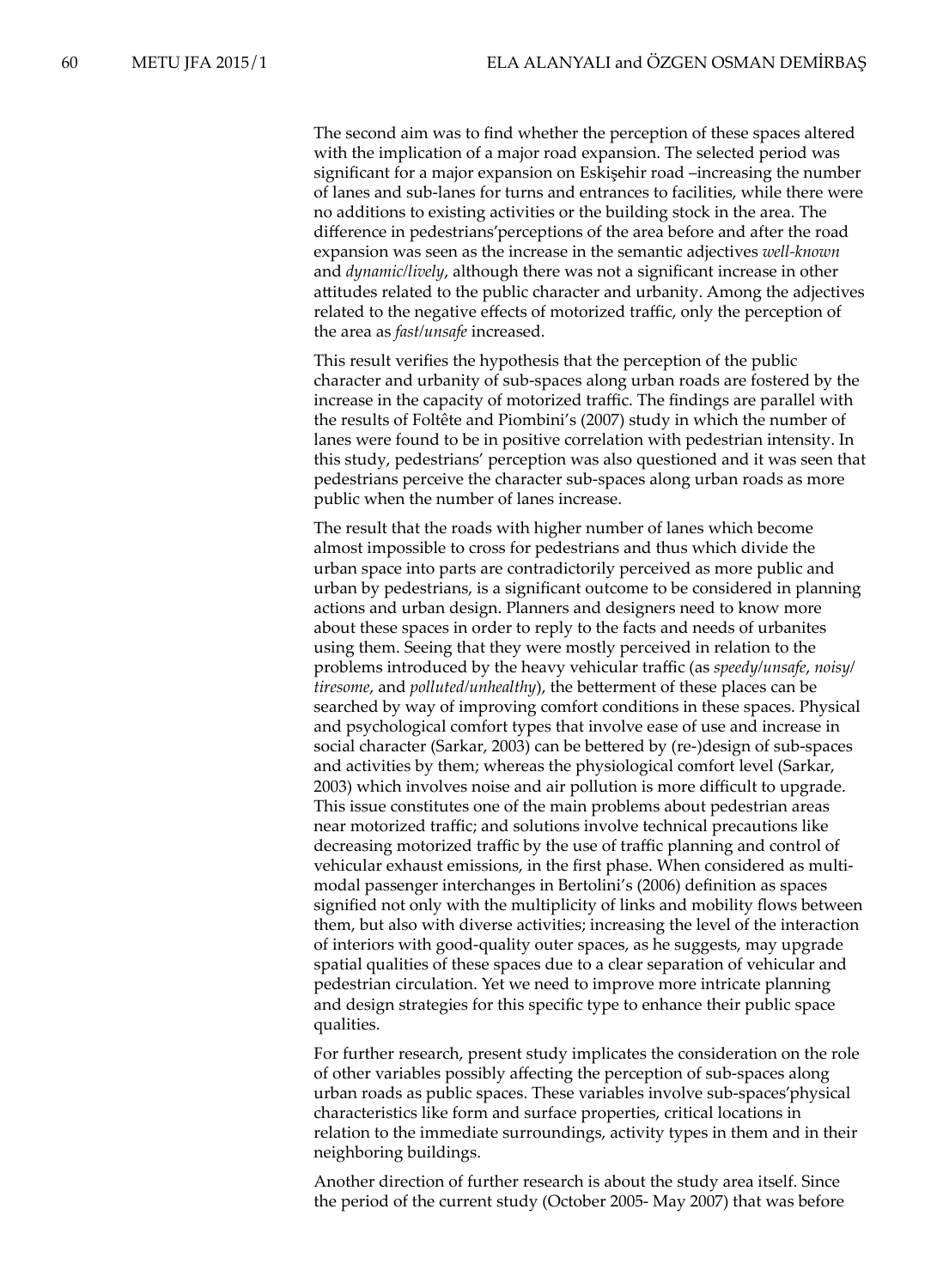and after the road expansion, the area has kept on transforming in many means, getting denser for both vehicles and pedestrians. In addition to many new buildings with a variety of functions, the subway line with a major station in the area has recently started functioning and this will also increase the area's role as a transportation hub. As one of Ankara's focal points in the last years, the area needs to be analyzed for the rapid urbanization processes it has been undergoing; highlighting the effects of factors on pedestrian perception; like the increase in building density and newly introduced public activities in them, ongoing construction activities and alterations in transportation modes. The outcomes will positively elaborate the evaluation and will have implications for the planning and design applications for further betterment of the area.

## **BIBLIOGRAPHY**

- ALANYALI ARAL, E. (2009) *Redefining Leftover Space –Value and Potentiality for the City*, VDM Publishing House Ltd., Mauritus, UK.
- ALANYALI ARAL, E. (2008) Peripheral Public Space Type in Progress, *Public İstanbul: Spaces and Spheres of the Urban*, eds. F. Eckhardt, K. Transcript Verlag, Wildner, Bielefeld, Germany; 113-40.
- ALANYALI ARAL, E. (2007) Kent İçi Otoyollarda Yol Boyu Yan-Mekânlar, *Arredamento Mimarlık* (204) 82-4.
- ALFONZO, M.A. (2005) To Walk or Not to Walk? The Hierarchy of Walking Needs, *Environment and Behavior* (37) 808-36.
- APPLEYARD, D., LYNCH, K., MYER, J. R. (1964) *The view from the road*, The MIT Press, Massachusetts.
- ARENDT, H. (1958) *The Human Condition*, The University of Chicago Press, Chicago.
- AUGÉ, M. (2008) *Non-places: Introduction to an Anthropology of Supermodernity*, Trans. by J Howe. New York, Verso.
- BERTOLINI, L. (2006) Fostering Urbanity in a Mobile Society: Linking Concepts and Practices, *Journal of Urban Design,* 11(3) 319-34.
- BROWN, B. B., WERNER, C. M., AMBURGEY, J. W., SLAZAY, C. (2007) Walkable Route Perceptions and Physical Features: Converging Evidence for En Route Walking Experiences, *Environment and Behavior* 39 (34) 34-61.
- CARMONA, M. (2010) Contemporary Public Space: Critique and Classification, Part One, *Journal of Urban Design* 15(1) 123-48.
- CARVER, A., SALMON, J., CAMPBELL, K., BAUR, L., GARNETT, S., CRAWFORD, D. (2005) How Do Perceptions of Local Neighborhood Relate to Adolescents' Walking and Cycling?, *American Journal of Health Promotion: November/December* 20(2) 139-47.
- CERVERO, R., KOCKELMAN, K. (1997) Travel demand and the 3Ds: density, diversity and design, *Transportation Research, Part D* (2) 199- 219.
- CHANG, D. (2002) Spatial Choice and Preference in Multilevel Movement Network, *Environment and Behavior* (34) 582-615.
- CRAWFORD, M. (1999) Introduction, *Everyday Urbanism*, eds. J Chase, M Crawford and J Kalinski, The Monacelli Press, New York; 1-27.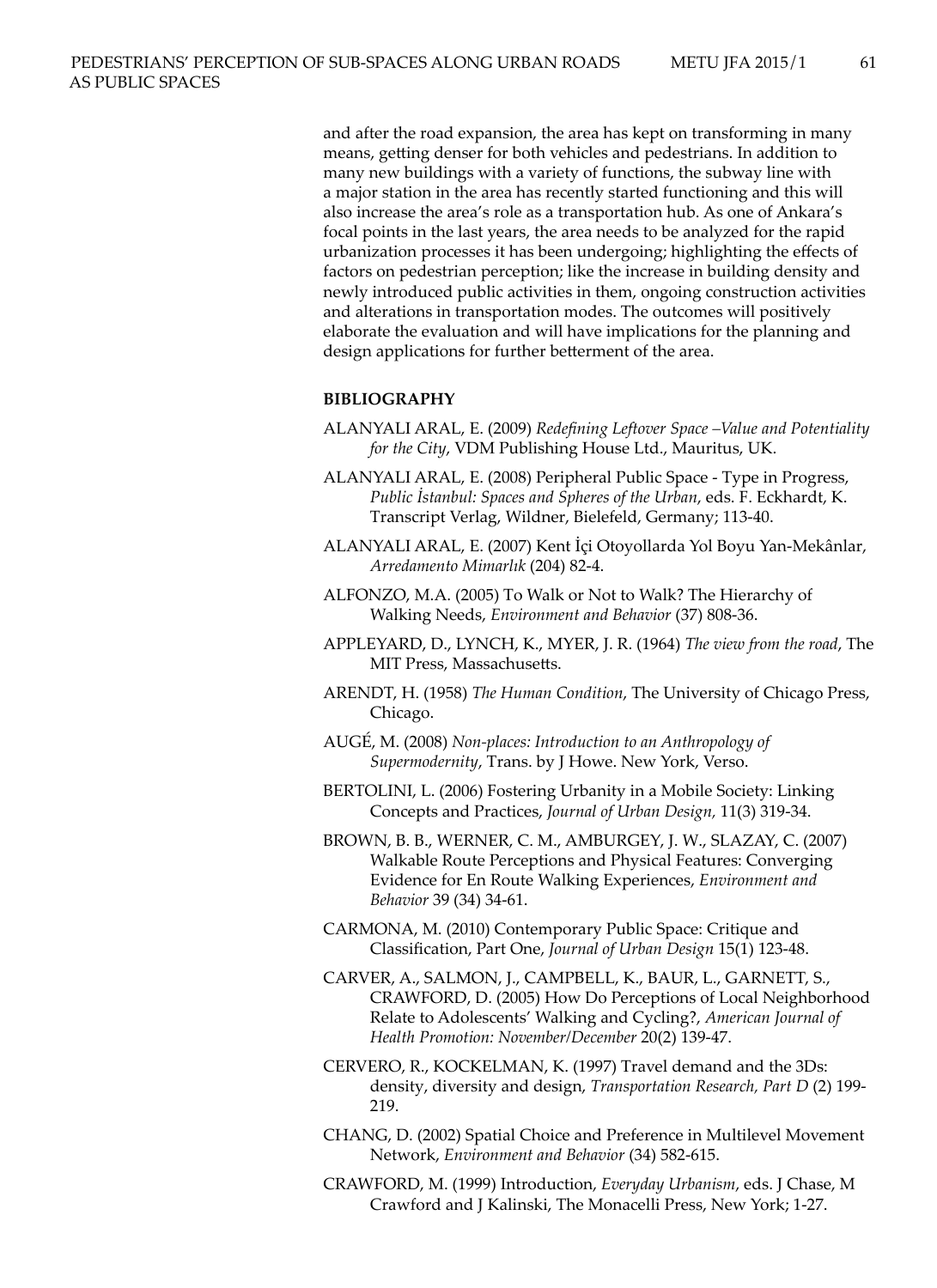- CUPERS, K., MIESSEN, M. (2002) *Spaces of Uncertainty*, Tuschen, Dortmund.
- ÇALIŞKAN, O. (2011) Motionscape: The Image of Space in Motion (An Attempt at Conceptualization in the case of Ankara), *Journal of Architectural and Planning Research* 28(4) 314-35.
- FOLTÊTE, J. C., PIOMBINI, A. (2007) Urban Layout, Landscape Features And Pedestrian Usage, *Landscape and Urban Planning* (81) 225-34.
- GATERSLEBEN, B., UZZELL, D. (2007) Affective Appraisals of the Daily Commute: Comparing Perceptions Drivers, Cyclists, Walkers and Users of Public Transport, *Environment and Behaviour* (3) 416-31.
- GEHL, J., GEMZOE, L. (2001) *New City Spaces, Strategies and Projects*,The Danish Architectural Press.
- HAJER, M., REINDORP, A. (2001) *In Search of New Public Domain: Analysis and Strategy*, NAI, Rotterdam.
- HALPRIN, L. (1966) *Freeways*, Reinhold Publishing Corporation, New York.
- HANDY, S. (1996) Methodologies for exploring the link between urban form and travel behaviours, *Transportation Research Part D* 1(2) 151- 65.
- HILLIER, B., HANSON, J. (1984) *The Social Logic of Space*, Cambridge, Cambridge University Press.
- HOEHNER, C. M., RAMIREZ, L.K.B., ELLIOT, M.B., HANDY, S.L., BROWNSON, R.C. (2005) Perceived and Objective Environmental Measures and Physical Activity Among Urban Adults, *American Journal of Preventive Medicine* (28) 105-116.
- JACOBS, A.B., E. MACDONALD, Y. ROFE (2002) *The Boulevard Book History, Evolution, Design of Multiway Boulevards*, The MIT Press, Massachusetts.
- JACOBS, J. (1969) *The Economy of Cities*, Random House, New York.
- JACOBS, J. (1961) *The Death and Life of Great American Cities*, Random House, New York.
- LAMPUGNANI, V. M. (2006) *The City of Tolerant Normality* in Crossover, Architecture, Urbanism, Technology, eds, A. Graafland and L.J. Kavanagh, 010 Publishers, Rotterdam; 295-307.
- LEE, C., MOUDON, A. V. (2006) 3ds+R: Quantifying Land Use and Urban Form Correlates of Walking, *Transportation Research Part D*, (11) 204- 15.
- LEFEBVRE, H. (1991) *The Production of Space*, Blackwell Publishers, Oxford.
- LOFLAND, L. (1998) *The Public Realm: Exploring the City's Quintessential Social Theory*, Aldine Transaction, New York.
- MONTGOMERY, J. (1998) Making a City: Urbanity, Vitality and Urban Design, *Journal of Urban Design* 3 (1) 93-116.
- NIJENHUIS, W. (1994) City Frontiers and Their Disappearance, *AD Profile* (108) 14-7.
- Online Etymology Dictionary (n.d.) [http://www.etymonline.com/] Retrieved on (22.06.2014)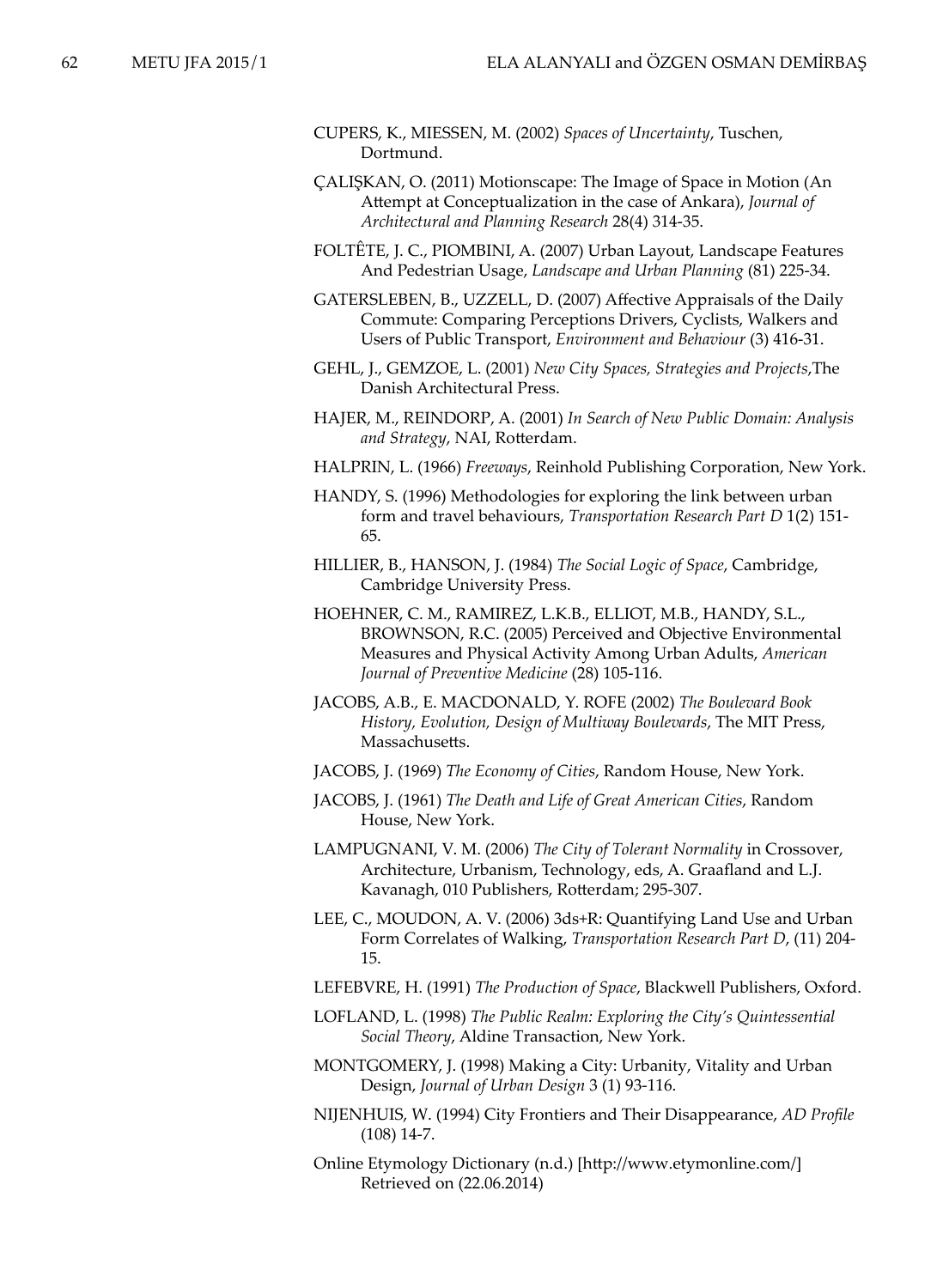- Oxford Dictionaries (n.d.) [http://www.oxforddictionaries.com/definition/ english/]Retrieved on (22.06.2014)
- PATTON, J. W. (2007) A Pedestrian World: Competing Rationalities and the Calculation of Transportation Change, *Environment and Planning A* 39 (4) 928-44.
- READ, S. (2006) A Brief History of Flights to the Periphery and Other Movement Matters, *Visualizing the Invisible: Towards an Urban Space*, eds. S Read and C Pinilla, Techne Press, Amsterdam; 69-82.
- ROBERTSON, S. (2007) Visions of Urban Mobility: the Westway, London, England, *Cultural Geographies* 14 (1) 74-91.
- RODRIGUEZ, D. A., JOO, J. (2004) The Relationship Between Non-Motorized Mode Choice and the Local Physical Environment, *Transportation Research*, Part D (9) 151-73.
- SARKAR, S. (2003) Qualitative Evaluation of Comfort Needs in Urban Walkways in Major Activity Centers, *Transportation Quarterly* 57(4) 39-59.
- TAYLOR, N. (2003) The Aesthetic Experience of Traffic in the Modern City, *Urban Studies* (40) 1609-25.
- URRY, J. (2000) The City and the Car, *International Journal of Urban and Regional Research* 24(4) 737+.
- VIRILIO, P. (1997) *Open Sky*, Verso, New York.

**Alındı:** 05.01.2014; **Son Metin:** 24.12.2014

**Anahtar Sözcükler:** Kamusal mekân; kentsellik; kent içi otoyol; yaya algısı; Ankara.

# **YAYALARIN KENT İÇİYOL BOYU YAN-MEKÂNLARDAKİ KAMUSAL MEKÂN ALGISI: ANKARA ESKİŞEHİR YOLU ÖRNEĞİ**

Yol boyu yan-mekânlar, kent içinde sundukları yüksek erişilebilirliğe bağlı olarak yoğun yaya kullanımı barındırdıklarında kamusal mekân özellikleri gösterirler. Yollar, çeşitli ve çok sayıda kullanıcıyı bir araya getirerek karşılaşma olasılığı yaratmak yanında ortaya koydukları etkinlikler ve canlılıkla da kentselliğin oluşmasında temel oluştururlar. Günümüzde artan araç hızı nedeniyle araç sürücülerinin görsel algısı ve karşılaşma deneyimi indirgenmiştir. Bunun yanında, yan-mekânlardaki yayalar yüksek hız ve yoğun trafiğin sebep olduğu pek çok olumsuz etkiye maruz kalmaktadır. Bu çalışma, kentte kamusal mekân olarak hem olumlu hem de araç trafiği sebebiyle olumsuz özelliklere sahip olan yol boyu yan-mekânların kullanıcıları yayalar tarafından hangi özelliklerinin baskın olarak algılandığını ve bu algının örnek bir alanda gerçekleşen yol genişletme işlemi ile nasıl değiştiğini ortaya koymayı amaçlamaktadır. Çalışma alanı, Ankara'nın ana ulaşım hatlarından biri olan Eskişehir yolunun kentsel gelişim ve yaya kullanımının en yoğun olduğu doğu kısmıdır. Yayaların mekânı algılarını gürültülü/yorucu, hızlı/güvensiz, tozlu/sağlıksız gibi olumsuz özellikler yanında dinamik/canlı, eğlenceli ve yeşil gibi olumlu özelliklerle tanımlamaları istenmiş, bu tanımlar yanında kamusal mekân olarak algıyı ölçmek amacıyla herkesin bildiği tanım sıfatı da seçeneklere eklenmiştir. Olumlu tanımlar arasında dinamik/canlı tanımı, kentsellik algısını ölçmek için kullanılmıştır.